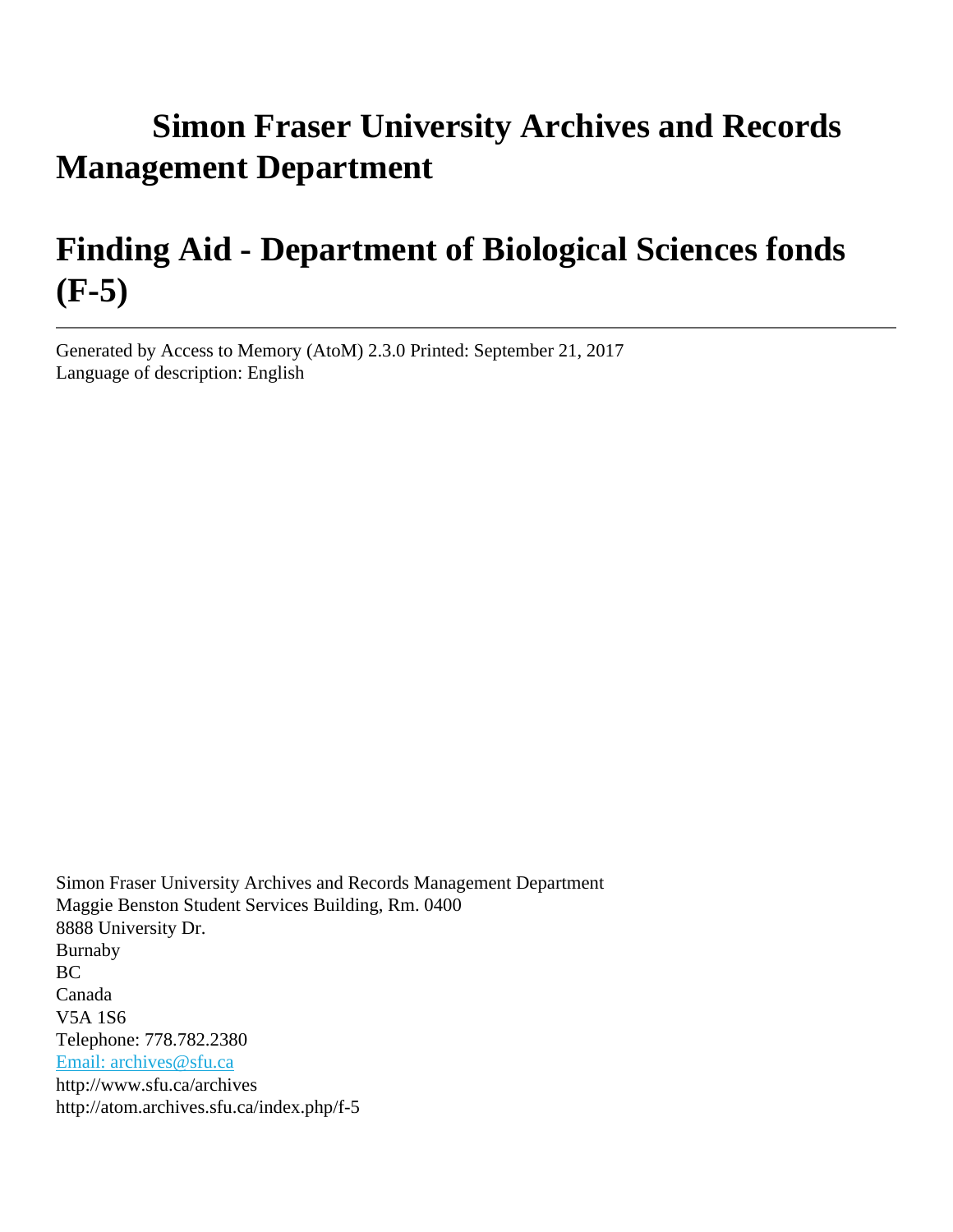## **Table of contents**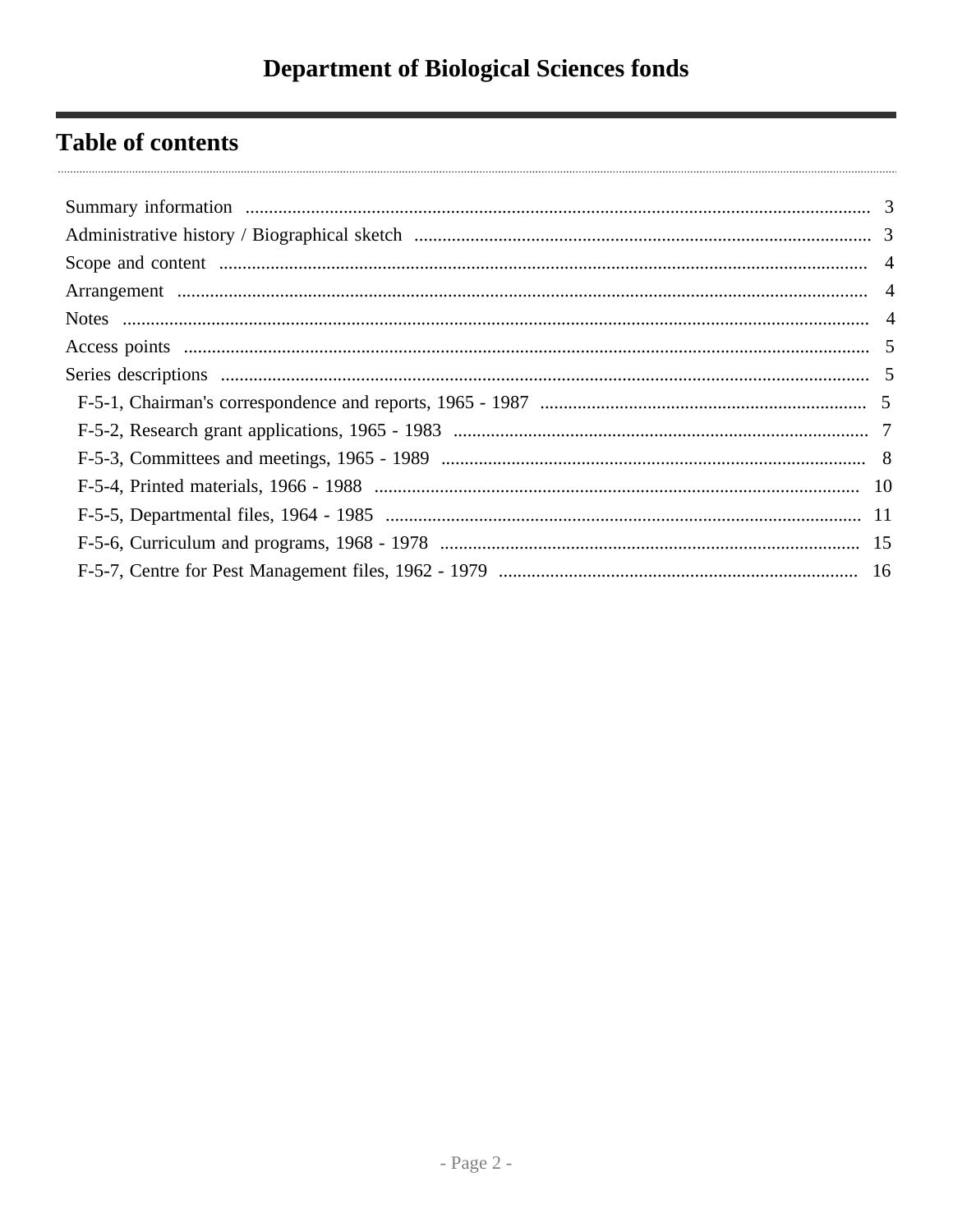| <b>Repository:</b>                           | Simon Fraser University Archives and Records Management<br>Department |
|----------------------------------------------|-----------------------------------------------------------------------|
| Title:                                       | Department of Biological Sciences fonds                               |
| ID:                                          | $F-5$                                                                 |
| Date:                                        | 1962 - 1989 (date of creation)                                        |
| <b>Physical description:</b>                 | 5.25 m of textual records                                             |
| Dates of creation,<br>revision and deletion: |                                                                       |

### <span id="page-2-0"></span>**Summary information**

### <span id="page-2-1"></span>**Administrative history / Biographical sketch**

#### **Note**

The Department of Biological Sciences was established in 1965 as a department in the Faculty of Science. From its inception, the department offered a broad curriculum leading to B.Sc., M.Sc., and Ph.D. degrees. The overall mission of the Department was to provide instruction in Biology and, by research, to increase the knowledge base in Biological Sciences. This mission encapsulated four broad areas of responsibility: to provide broad-based undergraduate instruction in modern biology; to provide graduate training leading to Master of Pest Management (M.P.M.), M.Sc. and Ph.D. degrees; to provide a work environment and facilities for faculty, researchers, and graduate students; and to provide for expansion and development of research and graduate training and to foster the development of intra- and interdepartmental Centres and Institutes designed to promote collaborative research and training. With the opening of the Pestology Centre in 1967, it began its specialization in pest management and the role of nurturing an international centre for excellence in research and teaching in the field.

The Department was administered by the Chair and two standing committees: Departmental Undergraduate Curriculum Committee (DUCC) and the Departmental Graduate Studies Committee (DGSC). The Chair was responsible for the overall administration of the Department, including the operational budget, faculty tenure and salary recommendations, teaching assignments and representation of the Department. The DUCC was responsible for the development, implementation and monitoring of the undergraduate program. The DGSC was responsible for graduate admission recommendations, monitoring the progress of graduate students, and developing criteria and methodology for student evaluation for purposes of scholarships. By 1990, two further committees had been added: the Departmental Tenure Committee and the Committee on Space. The Departmental Assistant and Lab Coordinator were responsible for much of day-to-day administration of the Department. The Departmental Assistant reported to the Chair, who in turn reported to the Dean of Science. The Pestology Centre, renamed the Centre for Pest Management in the 1980s, was headed by a Director, who was responsible for the planning and development of programs within the Centre and the promotion of external relations. The Director was also actively involved in a number of international organizations for biological control and entomological research. The Director reported to the Department Chair.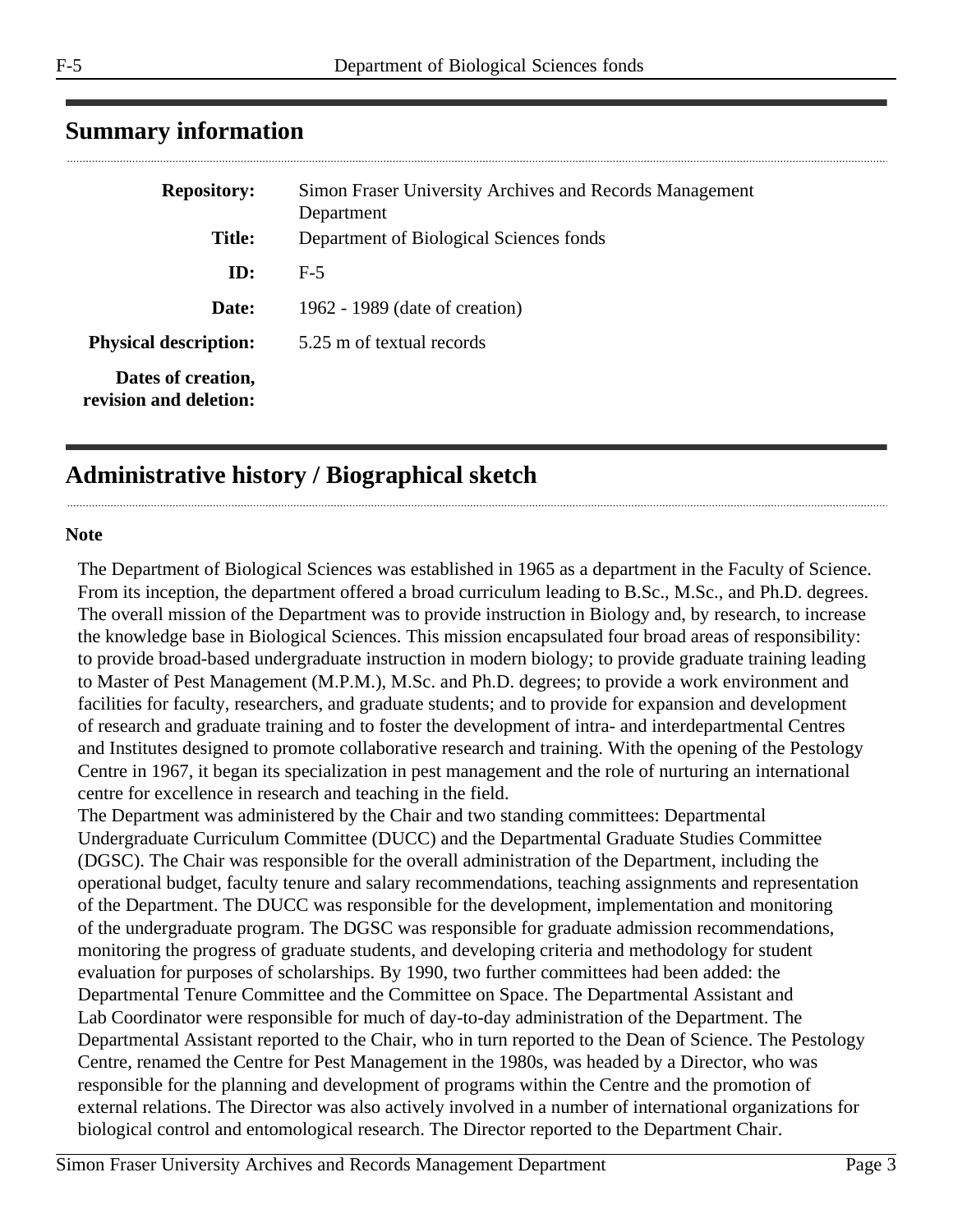The Department was involved in or associated with university interdisciplinary research institutes which conducted both research and instruction. These included the Centre for Pest Management and the Institute of Molecular Biology and Biochemistry (IMBB). The IMBB was established in 1987 as an interdisciplinary graduate research institute, and its members held appointments in Biological Sciences and/or Chemistry. The Department was also affiliated with several bodies responsible for research. These research groups included the Behavioural Ecology Research Group (BERG), the Chemical Ecology Research Group (CERG), the Institute of Aquaculture Research (IAR), the Institute of Quaternary Research (IQR), the R.H. Wright Institute for Sensory Science (WISS), and the Western Canadian Universities Marine Biological Society (WCUMBS).

From its inception the department expanded greatly in terms of the size of its faculty and the number of programs offered. In 1965, the department consisted of six faculty, and increased to thirty by 1969 and forty by 1994. A significant addition to its program offerings was the establishment in 1973 of the Master of Pest Management degree program.

The first Director of the Centre for Pest Management was Dr. Bryan P. Beirne, who served until 1980. In 1986, Dr. J.P. Manfred Mackauer became the new Director, and he was succeeded by Dr. Zamir Punja in 1993.

### <span id="page-3-0"></span>**Scope and content**

The fonds of the Department of Biological Sciences consists of records created and received in the course of the administration of the department and the carrying out of its functions of providing instruction and promoting research. The activities documented include the administration of the department and its facilities; departmental, faculty, and external meetings; research proposals and funding applications; correspondence with university and external bodies and persons; curriculum and program planning, development and delivery; and the promotion and advertisement of the department's curriculum, programs and activities. The types of documents include meeting agenda and minutes, correspondence, directives, photographs, published materials, and research papers.

### <span id="page-3-2"></span>**Notes**

#### **Title notes**

**Source of title proper**: Title of the fonds is based on the name of the department.

#### **Immediate source of acquisition**

The records of the department were transferred to the University Records Centre between 1981 and 1987.

#### <span id="page-3-1"></span>**Arrangement**

The titles and arrangement of series were provided by the archivist.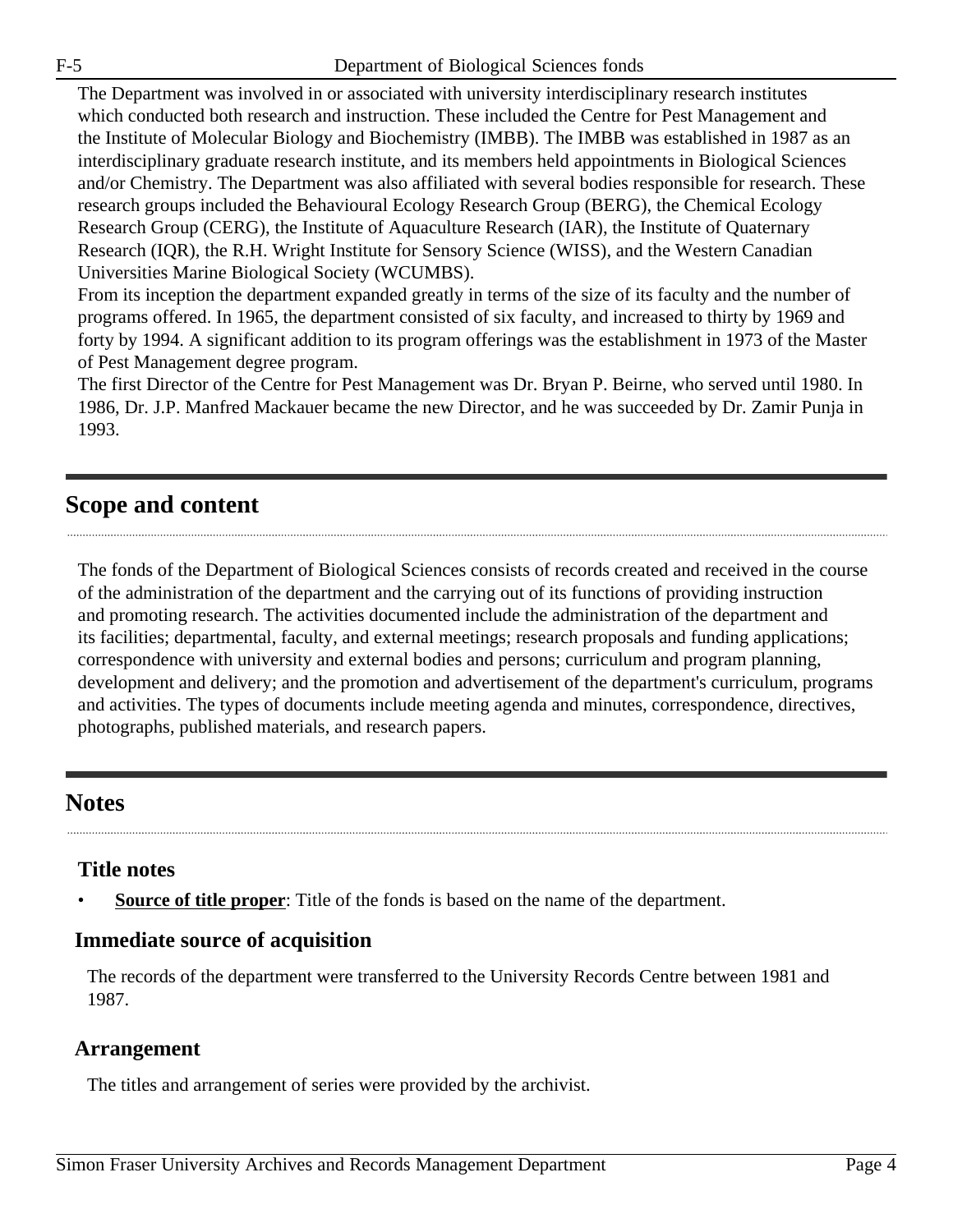#### **Restrictions on access**

Access restrictions apply in accordance with British Columbia's Freedom of Information and Protection of Privacy Act. Consult the appropriate series level descriptions and the archivist.

### **Finding aids**

File lists are available.

### **Related material**

Consult the inventory of the Faculty of Science fonds, F-24.

### **Accruals**

As of January 2012, 7 cm of additional material have been accessioned but not yet processed. Please consult the archivist for information about using these materials; restrictions may apply. Further accruals are expected.

### **Other notes**

- **Publication status**: published
- **Level of detail**: Full
- **Status description:** Revised

### <span id="page-4-0"></span>**Access points**

- Srivastava, Lalit M. (subject)
- Nair, Karun K. (subject)
- Mackauer, Manfred (subject)
- Webster, John M. (subject)
- Geen, Glen H. (subject)
- Nelson, C. Donald (subject)

### <span id="page-4-1"></span>**Series descriptions**

### <span id="page-4-2"></span>**Series F-5-1: Chairman's correspondence and reports**

Date: 1965 - 1987 (date of creation)

#### Scope and content:

The series consists of records relating to the administrative and operational activities and interests of the department Chairman, including research, funding, relations with external bodies including the federal and provincial governments, proposals for new programs and courses, the Bamfield Marine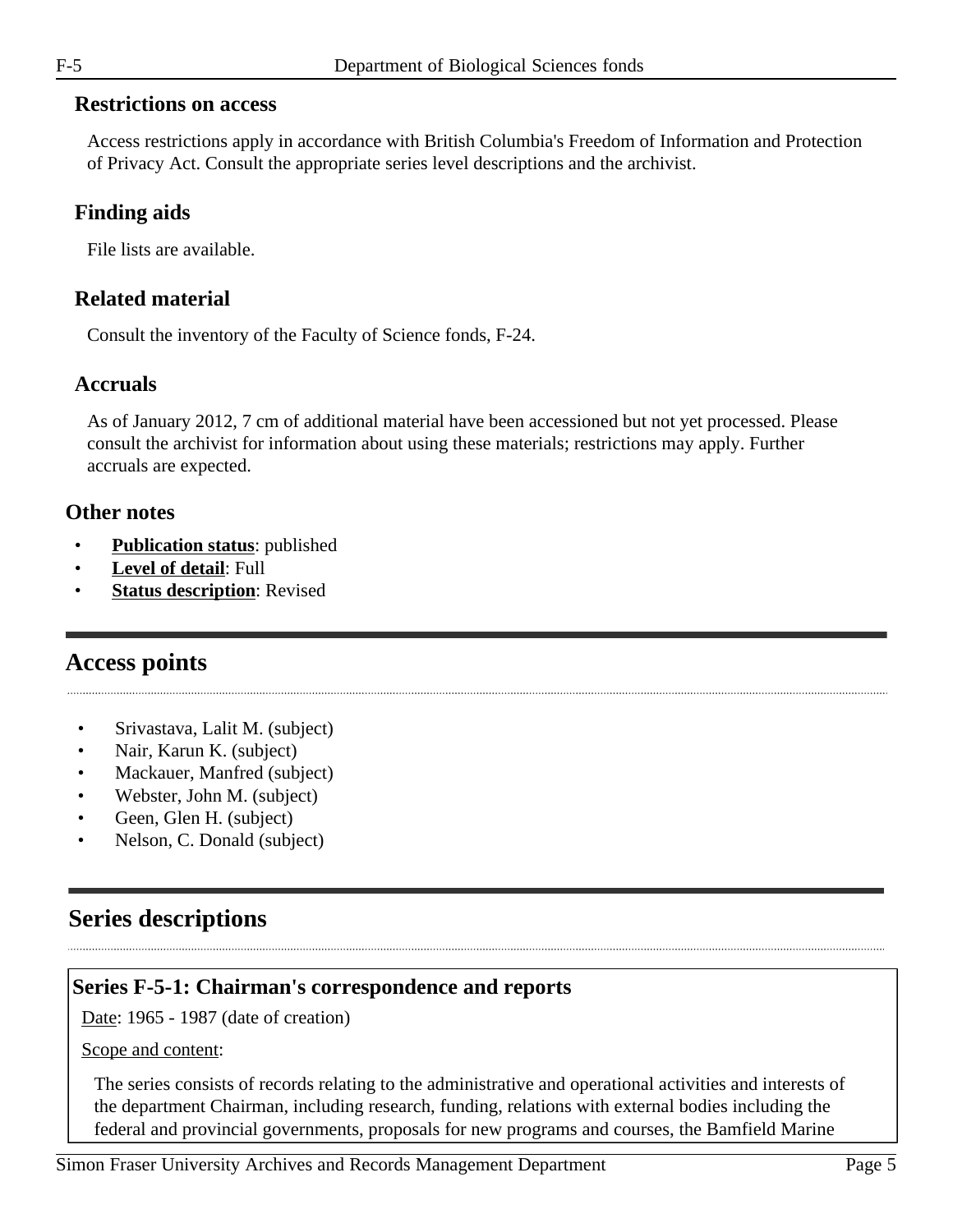Station and the Master of Pest Management program. Record types include circulars, correspondence, directives, reports and working papers. For a list of correspondents (as reflected in file titles), see Access Points below.

Physical description: 85 cm of textual records

- Canada. Department of Agriculture
- Western Canadian Universities Marine Biological Station
- British Columbia. Ministry of Eduation, Science and Technology
- Computing Services
- Continuing Studies
- Centre for Pest Management
- National Research Council
- Natural Science and Engineering Research Council
- Environmental Health and Safety
- Centre for Resource Management
- Biochemistry Committee
- Chinese Academy of Sciences
- Centre for Online and Distance Education
- President's Advisory Committee on University Priorities
- Resource Management Committee

| File / item list |                                                                    |               |                |                  |  |
|------------------|--------------------------------------------------------------------|---------------|----------------|------------------|--|
| Ref code         | Title                                                              | Dates         | Access status  | Container        |  |
| $F-5-1-0-0-1$    | File - Canada department of agriculture                            | 1965          | Pending review | $5 - 1$          |  |
| $F-5-1-0-0-2$    | File - Bamfield Marine Station                                     | 1974 - 1977   | Pending review | $\overline{5-1}$ |  |
| $F-5-1-0-0-3$    | File - Bamfield Marine Station                                     | 1977 - 1981   | Pending review | $5 - 1$          |  |
| $F-5-1-0-0-4$    | File - Bamfield review - Director                                  | 1980 - 1981   | Pending review | $5 - 1$          |  |
| $F-5-1-0-0-5$    | File - Ministry of Education, Science and<br>Technology            | 1979          | Pending review | $5-1$            |  |
| $F-5-1-0-0-6$    | File - Computing Centre                                            | 1977 - 1980   | Pending review | $5 - 1$          |  |
| $F-5-1-0-0-7$    | <b>File - Continuing Studies</b>                                   | 1974 - 1981   | Pending review | $5 - 1$          |  |
| $F-5-1-0-0-8$    | File - Environmental Toxicology                                    | 1978 - 1981   | Pending review | $5 - 1$          |  |
| $F-5-1-0-0-9$    | File - Master of Pest Management<br>(MPM) program                  | 1974 - 1980   | Pending review | $5 - 2$          |  |
| $F-5-1-0-0-10$   | File - Master of Pest Management<br>(MPM) program                  | 1979 - 1982   | Pending review | $5 - 2$          |  |
| $F-5-1-0-0-11$   | File - New programs in Science, new<br>courses                     | 1977 - 1979   | Pending review | $5 - 2$          |  |
| $F-5-1-0-0-12$   | File - National Research Council (NRC)                             | $1976 - 1978$ | Pending review | $5 - 2$          |  |
| $F-5-1-0-0-13$   | File - NRC/Nuffield Visiting Lectureship                           | $1977 - 1978$ | Pending review | $5 - 2$          |  |
| $F-5-1-0-0-14$   | File - Natural Science and Engineering<br>Research Council (NSERC) | 1980 - 1982   | Pending review | $5 - 2$          |  |
| $F-5-1-0-0-15$   | File - Natural Science and Engineering<br>Research Council (NSERC) | $1978 - 1980$ | Pending review | $\overline{5-2}$ |  |
| $F-5-1-0-0-16$   | File - Occupational Health and Safety                              | 1978 - 1980   | Pending review | $5 - 3$          |  |
| $F-5-1-0-0-17$   | File - Off-campus courses                                          | $1975 - 1976$ | Pending review | $\overline{5-3}$ |  |
| $F-5-1-0-0-18$   | File - Research support and development                            | 1976 - 1982   | Pending review | $\overline{5-3}$ |  |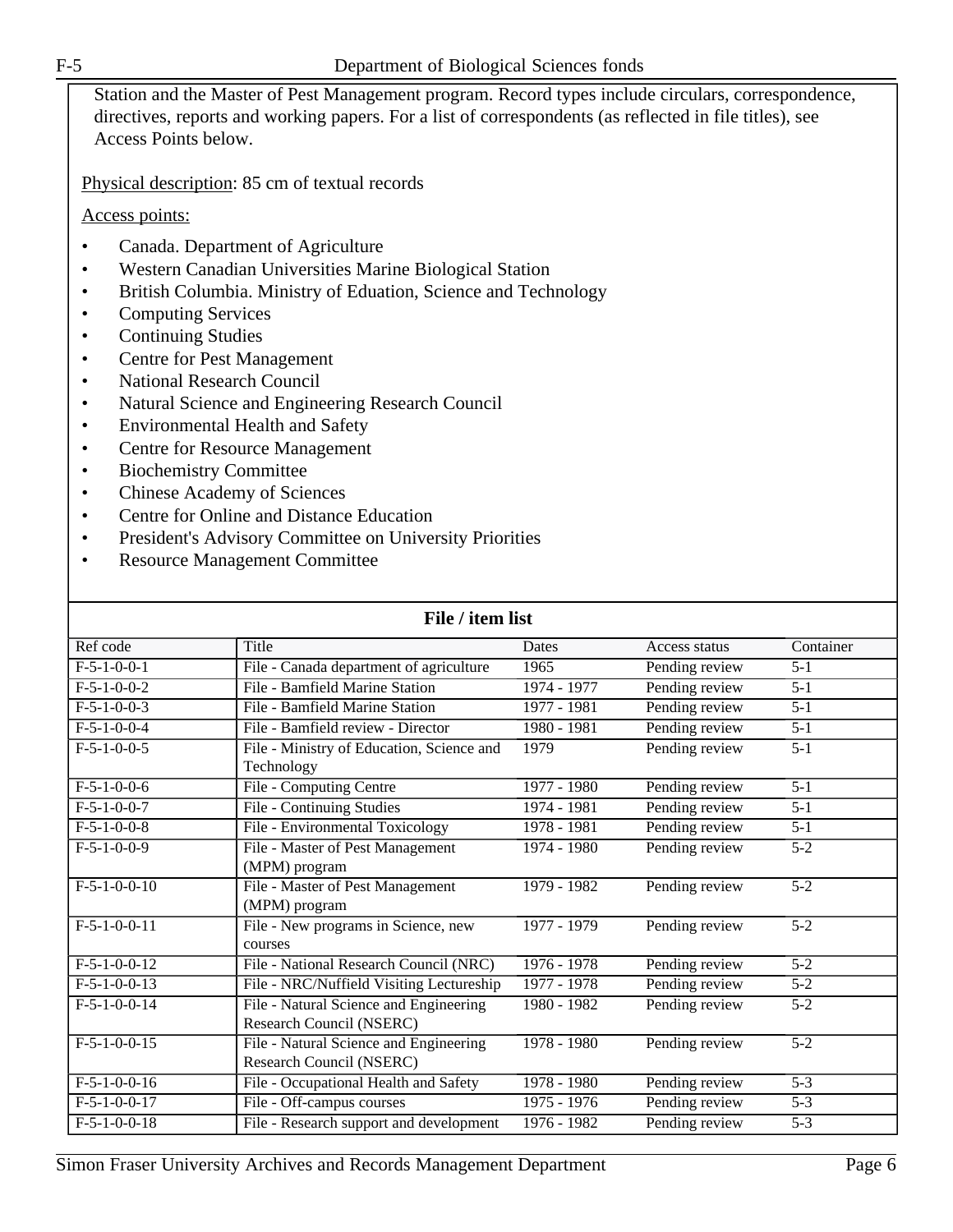| $F-5-1-0-0-19$ | File - Resource management                | $1977 - 1981$ | Pending review | $5 - 3$           |
|----------------|-------------------------------------------|---------------|----------------|-------------------|
| $F-5-1-0-0-20$ | File - Resource management                | 1974 - 1976   | Pending review | $5 - 3$           |
| $F-5-1-0-0-21$ | File - Science Research Fund              | $1975 - 1980$ | Pending review | $5 - 4$           |
| $F-5-1-0-0-22$ | File - Workloads - faculty                | 1975 - 1979   | Pending review | $5-4$             |
| $F-5-1-0-0-23$ | File - Agrogen Biotechnologies Inc.       | 1987          | Pending review | $5 - 27$          |
| $F-5-1-0-0-24$ | File - Analytical facilities              | $1970 - 1982$ | Pending review | $5 - 27$          |
| $F-5-1-0-0-25$ | File - Aquaculture                        | 1984 - 1987   | Pending review | $\overline{5-27}$ |
| $F-5-1-0-0-26$ | File - Biochemistry Committee             | 1974 - 1984   | Pending review | $5 - 27$          |
| $F-5-1-0-0-27$ | File - Biochemistry Program               | 1984 - 1985   | Pending review | $5 - 27$          |
| $F-5-1-0-0-28$ | File - Biotechnology                      | $1980 - 1986$ | Pending review | $5 - 28$          |
| $F-5-1-0-0-29$ | File - Chinese Academy of Science         | $1981 - 1985$ | Pending review | $5 - 28$          |
| $F-5-1-0-0-30$ | File - Computing Centre                   | 1980 - 1982   | Pending review | $5 - 28$          |
| $F-5-1-0-0-31$ | File - Co-operative education             | 1978 - 1985   | Pending review | $5 - 28$          |
| $F-5-1-0-0-32$ | File - Environmental toxicology           | 1980 - 1981   | Pending review | $5 - 28$          |
| $F-5-1-0-0-33$ | File - Industrial Advisor                 | $1979 - 1980$ | Pending review | $5 - 28$          |
| $F-5-1-0-0-34$ | File - Marine Sciences Program            | 1977 - 1983   | Pending review | $5 - 29$          |
| $F-5-1-0-0-35$ | File - Distance education                 | 1977 - 1986   | Pending review | $5 - 29$          |
| $F-5-1-0-0-36$ | File - Fund for Excellence                | 1986          | Pending review | $5 - 29$          |
| $F-5-1-0-0-37$ | File - Programs of Distinction            | $1977 - 1986$ | Pending review | $5-29$            |
| $F-5-1-0-0-38$ | File - Off-campus courses                 | 1977 - 1980   | Pending review | $5 - 29$          |
| $F-5-1-0-0-39$ | File - Shrum Chair                        | 1984 - 1987   | Pending review | $5 - 29$          |
| $F-5-1-0-0-40$ | File - WCUMBS Academic Committee          | 1982 - 1983   | Pending review | $\overline{5-29}$ |
| $F-5-1-0-0-41$ | File - WCUMBS Academic Committee          | 1984 - 1985   | Pending review | $5-29$            |
| $F-5-1-0-0-42$ | File - New programs in Science - new      | 1980 - 1985   | Pending review | $\overline{5-30}$ |
|                | courses                                   |               |                |                   |
| $F-5-1-0-0-43$ | File - Bio-Bull newsletter                | $1975 - 1976$ | Pending review | $5 - 30$          |
| $F-5-1-0-0-44$ | File - Policies and procedures - proposed | $1978 - 1985$ | Pending review | $5 - 30$          |
| $F-5-1-0-0-45$ | File - President's Advisory Committee of  | 1984          | Pending review | $\overline{5-30}$ |
|                | <b>University Priorities</b>              |               |                |                   |

### <span id="page-6-0"></span>**Series F-5-2: Research grant applications**

Date: 1965 - 1983 (date of creation)

Scope and content:

Series consists of records relating to departmental research grants and projects funded from both governmental and non-governmental sources. It includes correspondence, research proposals, grant applications, and working papers. Files are arranged in alphabetical order by name of faculty member; for names, see Access Points below.

Physical description: 29 cm of textual records

- Albright, Lawrence J. (subject)
- Barlow, John S. (subject)
- Borden, John H. (subject)
- Druehl, Louis (subject)
- Geen, Glen H. (subject)
- McClaren, Milton (subject)
- Nair, Karun K. (subject)
- Sadleir, R.M. (subject)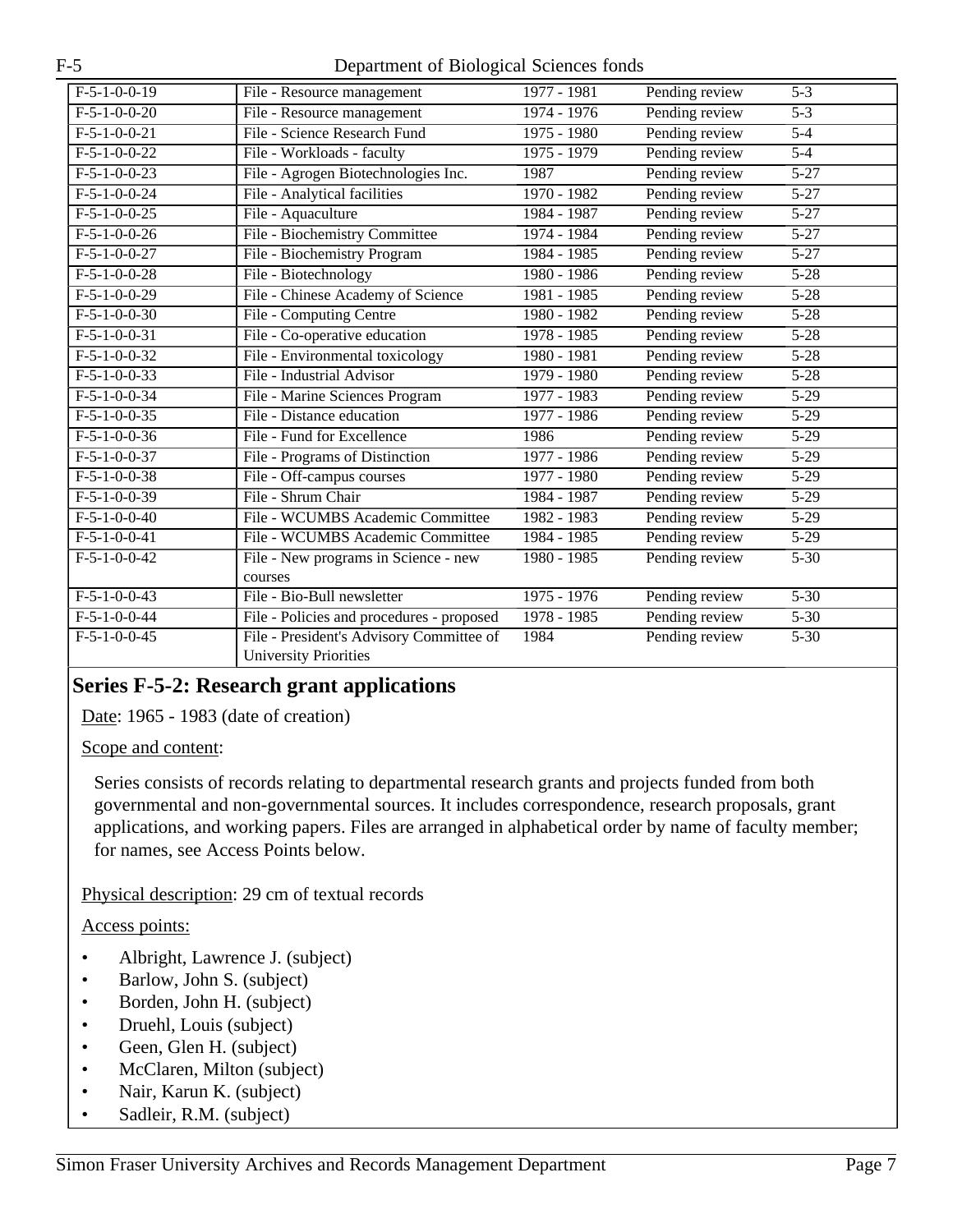- Srivastava, Lalit M. (subject)
- Turnbull, Albert (subject)

| File / item list          |                                  |             |                |           |  |
|---------------------------|----------------------------------|-------------|----------------|-----------|--|
| Ref code                  | Title                            | Dates       | Access status  | Container |  |
| $F-5-2-0-0-1$             | File - Research grants - A       | 1967 - 1981 | Pending review | $5 - 4$   |  |
| $F-5-2-0-0-2$             | File - NSERC research grants - A | 1967 - 1983 | Pending review | $5 - 4$   |  |
| $F-5-2-0-0-3$             | File - NSERC research grants - B | 1967 - 1983 | Pending review | $5 - 4$   |  |
| $F-5-2-0-0-4$             | File - Research grants - B       | 1966 - 1975 | Pending review | $5 - 4$   |  |
| $F-5-2-0-0-5$             | File - Research grants - D       | 1966 - 1982 | Pending review | $5 - 5$   |  |
| $F-5-2-0-0-6$             | File - NSERC research grants - G | 1966 - 1980 | Pending review | $5 - 5$   |  |
| $F-5-2-0-0-7$             | File - Research grants - G       | 1968 - 1983 | Pending review | $5 - 5$   |  |
| $F-5-2-0-0-8$             | File - NSERC research grants - M | 1967 - 1978 | Pending review | $5 - 5$   |  |
| $F-5-2-0-0-9$             | File - NSERC research grants - N | 1967 - 1980 | Pending review | $5 - 5$   |  |
| $\overline{F-5-2-0-0-10}$ | File - NSERC research grants - S | 1967 - 1982 | Pending review | $5 - 5$   |  |
| $F-5-2-0-0-11$            | File - Research grants - S       | 1967 - 1982 | Pending review | $5-6$     |  |
| $F-5-2-0-0-12$            | File - NSERC research grants - S | 1965 - 1983 | Pending review | $5-6$     |  |
| $F-5-2-0-0-13$            | File - Research grants - S       | 1965 - 1979 | Pending review | $5-6$     |  |
| $F-5-2-0-0-14$            | File - NSERC research grants - T | 1967 - 1978 | Pending review | $5-6$     |  |

### <span id="page-7-0"></span>**Series F-5-3: Committees and meetings**

Date: 1965 - 1989 (date of creation)

#### Scope and content:

Series consists of records relating to the decisions, actions and activities of various departmental and faculty academic and administrative committees. The majority of files relate to the Departmental Undergraduate Curriculum Committee (DUCC) and the Departmental Graduate Studies Committee (DGSC), but see Access Points below for full list of committees represented. The series includes meeting agenda and minutes, correspondence, reports, and working papers.

Physical description: 88 cm of textual records

- Faculty of Science. Chairmen's Meetings
- Biology Articulation Committee
- Canadian Committee of University Biology Chairmen
- Department of Biological Sciences. Departmental Undergraduate Studies Curriculum Committee
- Department of Biological Sciences. Departmental Graduate Studies Committee
- Department of Biological Sciences. Ad Hoc Committee to Reivew the Undergraduate Curriculum

| File / item list |                                                    |             |                |           |  |
|------------------|----------------------------------------------------|-------------|----------------|-----------|--|
| Ref code         | Title                                              | Dates       | Access status  | Container |  |
| $F-5-3-0-0-1$    | File - Chairmen's meetings (Faculty of<br>Science) | 1968 - 1977 | Pending review | 5-6       |  |
| $F-5-3-0-0-2$    | File - Chairmen's meetings (Faculty of<br>Science) | 1978 - 1981 | Pending review | 5-6       |  |
| $F-5-3-0-0-3$    | File - Chairmen's meetings (Faculty of<br>Science) | 1981 - 1982 | Pending review | 5-7       |  |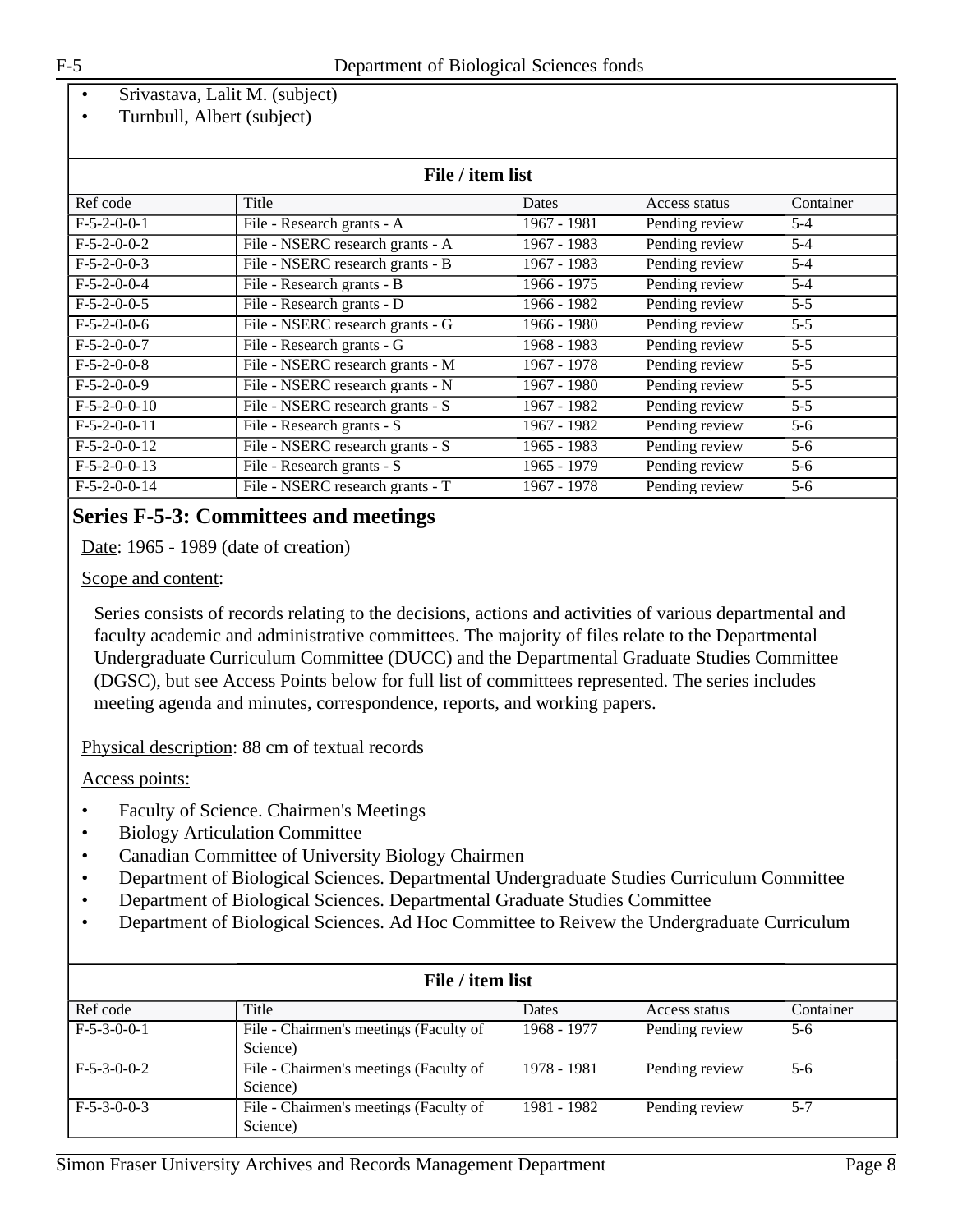| $F-5-3-0-0-4$  | File - Biology Articulation Committee       | $1969 - 1974$ | Pending review | $5 - 7$          |
|----------------|---------------------------------------------|---------------|----------------|------------------|
| $F-5-3-0-0-5$  | File - Undergraduate Curriculum             | $1965 - 1972$ | Pending review | $\overline{5-7}$ |
|                | Committee                                   |               |                |                  |
| $F-5-3-0-0-6$  | File - Ad Hoc Committee to Review the       | 1973 - 1974   | Pending review | $5 - 7$          |
|                | Undergraduate Curriculum                    |               |                |                  |
| $F-5-3-0-0-7$  | File - Ad Hoc Committee to Review the       | 1973 - 1974   | Pending review | $5 - 7$          |
|                | Undergraduate Curriculum                    |               |                |                  |
| $F-5-3-0-0-8$  | File - Canadian Committee of University     | 1977 - 1979   | Pending review | $5 - 8$          |
|                | Biology Chairmen - annual meetings          |               |                |                  |
| $F-5-3-0-0-9$  | File - Canadian Committee of University     | 1980 - 1983   | Pending review | $5 - 8$          |
|                | Biology Chairmen - annual meetings          |               |                |                  |
| $F-5-3-0-0-10$ | File - Canadian Committee of University     | 1977 - 1983   | Pending review | $5 - 8$          |
|                | Biology Chairmen - secretary's              |               |                |                  |
|                | correspondence and surveys                  |               |                |                  |
| $F-5-3-0-0-11$ | File - Canadian Committee of University     | 1977 - 1980   | Pending review | $5 - 8$          |
|                | Biology Chairmen - executive                |               |                |                  |
| $F-5-3-0-0-12$ | File - Canadian Committee of University     | 1980 - 1984   | Pending review | $5 - 8$          |
|                | Biology Chairmen - executive                |               |                |                  |
| $F-5-3-0-0-13$ | File - Canadian Committee of                | 1977 - 1978   | Pending review | $5 - 8$          |
|                | University Biology Chairmen - general       |               |                |                  |
|                | correspondence                              |               |                |                  |
| $F-5-3-0-0-14$ | File - Canadian Committee of                | 1979 - 1985   | Pending review | $5-9$            |
|                | University Biology Chairmen - general       |               |                |                  |
|                | correspondence                              |               |                |                  |
| $F-5-3-0-0-15$ | File - Departmental Graduate Studies        | 1978 - 1980   | Pending review | $5-9$            |
|                | Committee - notices and items of interest   |               |                |                  |
| $F-5-3-0-0-16$ | File - Departmental Graduate Studies        | $1978 - 1980$ | Pending review | $\overline{5-9}$ |
|                | Committee - correspondence                  |               |                |                  |
| $F-5-3-0-0-17$ | File - Departmental Undergraduate           | 1977 - 1978   | Pending review | $\overline{5-9}$ |
|                | Studies Curriculum Committee - new          |               |                |                  |
|                | courses                                     |               |                |                  |
| $F-5-3-0-0-18$ | File - Departmental Undergraduate           | 1978 - 1980   | Pending review | $5-9$            |
|                | Curriculum Committee - correspondence       |               |                |                  |
| $F-5-3-0-0-19$ | File - Departmental Undergraduate           | 1974 - 1975   | Pending review | $5 - 30$         |
|                | Curriculum Committee - minutes and          |               |                |                  |
|                |                                             |               |                |                  |
| $F-5-3-0-0-20$ | papers<br>File - Departmental Undergraduate | $1974 - 1975$ | Pending review | $5 - 30$         |
|                | Curriculum Committee - minutes and          |               |                |                  |
|                | papers                                      |               |                |                  |
| $F-5-3-0-0-21$ | File - Departmental Undergraduate           | 1976 - 1977   | Pending review | $5 - 31$         |
|                | Curriculum Committee - minutes and          |               |                |                  |
|                | papers                                      |               |                |                  |
| $F-5-3-0-0-22$ | File - Departmental Undergraduate           | 1977          | Pending review | $5 - 31$         |
|                | Curriculum Committee - minutes and          |               |                |                  |
|                | papers                                      |               |                |                  |
| $F-5-3-0-0-23$ | File - Departmental Undergraduate           | 1978 - 1983   | Pending review | $5 - 31$         |
|                | Curriculum Committee - minutes and          |               |                |                  |
|                | papers                                      |               |                |                  |
| $F-5-3-0-0-24$ | File - Departmental Undergraduate           | 1978 - 1981   | Pending review | $5 - 31$         |
|                | Curriculum Committee - correspondence       |               |                |                  |
|                | and reports                                 |               |                |                  |
| $F-5-3-0-0-25$ | File - Departmental Undergraduate           | 1984 - 1985   |                | $5 - 31$         |
|                | Curriculum Committee - minutes and          |               | Pending review |                  |
|                |                                             |               |                |                  |
|                | papers                                      |               |                |                  |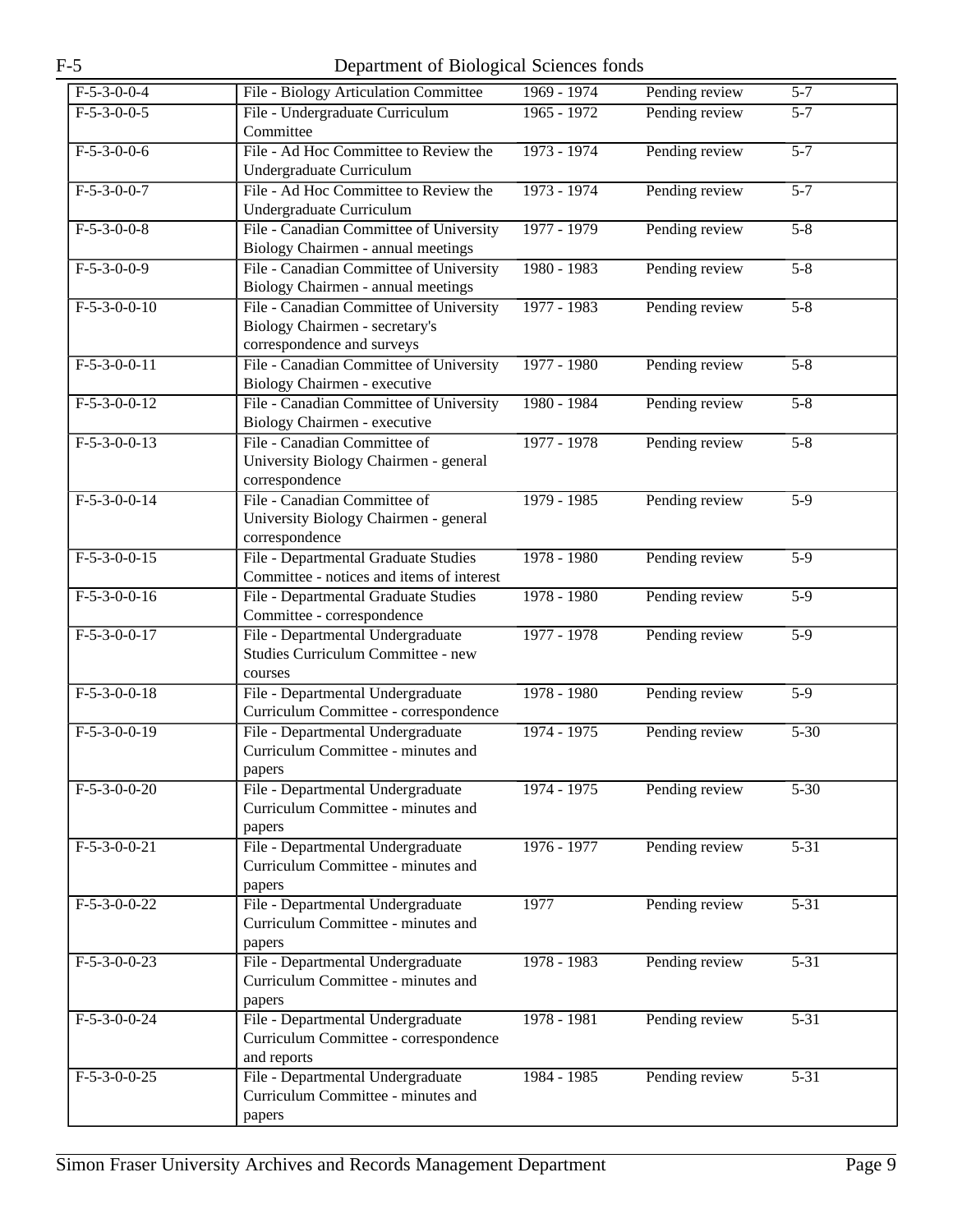| $F-5-3-0-0-26$ | File - Departmental Undergraduate<br>Curriculum Committee - correspondence<br>and reports | $1981 - 1983$ | Pending review | $5 - 31$          |
|----------------|-------------------------------------------------------------------------------------------|---------------|----------------|-------------------|
| $F-5-3-0-0-27$ | File - Departmental Undergraduate<br>Curriculum Committee - correspondence<br>and reports | 1984 - 1985   | Pending review | $5 - 31$          |
| $F-5-3-0-0-28$ | File - Departmental Undergraduate<br>Curriculum Committee - minutes and<br>papers         | $1985 - 1986$ | Pending review | $5 - 32$          |
| $F-5-3-0-0-29$ | File - Departmental Undergraduate<br>Curriculum Committee - minutes and<br>papers         | 1986 - 1987   | Pending review | $5 - 32$          |
| $F-5-3-0-0-30$ | File - Departmental Undergraduate<br>Curriculum Committee - minutes and<br>papers         | 1987          | Pending review | $5 - 32$          |
| $F-5-3-0-0-31$ | File - Departmental Undergraduate<br>Curriculum Committee - minutres and<br>papers        | 1988 - 1989   | Pending review | $5 - 32$          |
| $F-5-3-0-0-32$ | File - Departmental Undergraduate<br>Curriculum Committee - transfer credits              | 1982 - 1986   | Pending review | $5 - 32$          |
| $F-5-3-0-0-33$ | File - Departmental Undergraduate<br>Curriculum Committee - curriculum<br>revisions       | 1980 - 1984   | Pending review | $5 - 32$          |
| $F-5-3-0-0-34$ | File - Departmental Undergraduate<br>Curriculum Committee - new course<br>proposals       | 1985          | Pending review | $5 - 32$          |
| $F-5-3-0-0-35$ | File - Departmental Graduate Studies<br>Committee - minutes and papers                    | 1977 - 1980   | Pending review | $5 - 33$          |
| $F-5-3-0-0-36$ | File - Departmental Graduate Studies<br>Committee - minutes and papers                    | 1980 - 1982   | Pending review | $5 - 33$          |
| $F-5-3-0-0-37$ | File - Departmental Graduate Studies<br>Committee - minutes and papers                    | 1981 - 1983   | Pending review | $\overline{5-33}$ |
| $F-5-3-0-0-38$ | File - Departmental Graduate Studies<br>Committee - minutes and papers                    | 1984 - 1985   | Pending review | $5 - 33$          |
| $F-5-3-0-0-39$ | File - Departmental Graduate Studies<br>Committee - minutes and papers                    | 1985 - 1986   | Pending review | $5 - 33$          |
| $F-5-3-0-0-40$ | File - Departmental Graduate Studies<br>Committee - minutes and papers                    | 1986 - 1987   | Pending review | $5 - 33$          |
| $F-5-3-0-0-41$ | File - Departmental Graduate Studies<br>Committee - minutes and papers                    | 1987          | Pending review | $5 - 34$          |
| $F-5-3-0-0-42$ | File - Departmental Graduate Studies<br>Committee - minutes and papers                    | 1988          | Pending review | $5 - 34$          |

### <span id="page-9-0"></span>**Series F-5-4: Printed materials**

Date: 1966 - 1988 (date of creation)

Scope and content:

Series consists of printed and published materials relating to the promotion and advertisement of department courses, programs and activities. It includes brochures, pamphlets, and circulars; materials from the 1960s prepared by the Academic Board for Higher Education in British Columbia; the departmental newsletter Bio-Bull (1975-1976); a report by marine biology students on British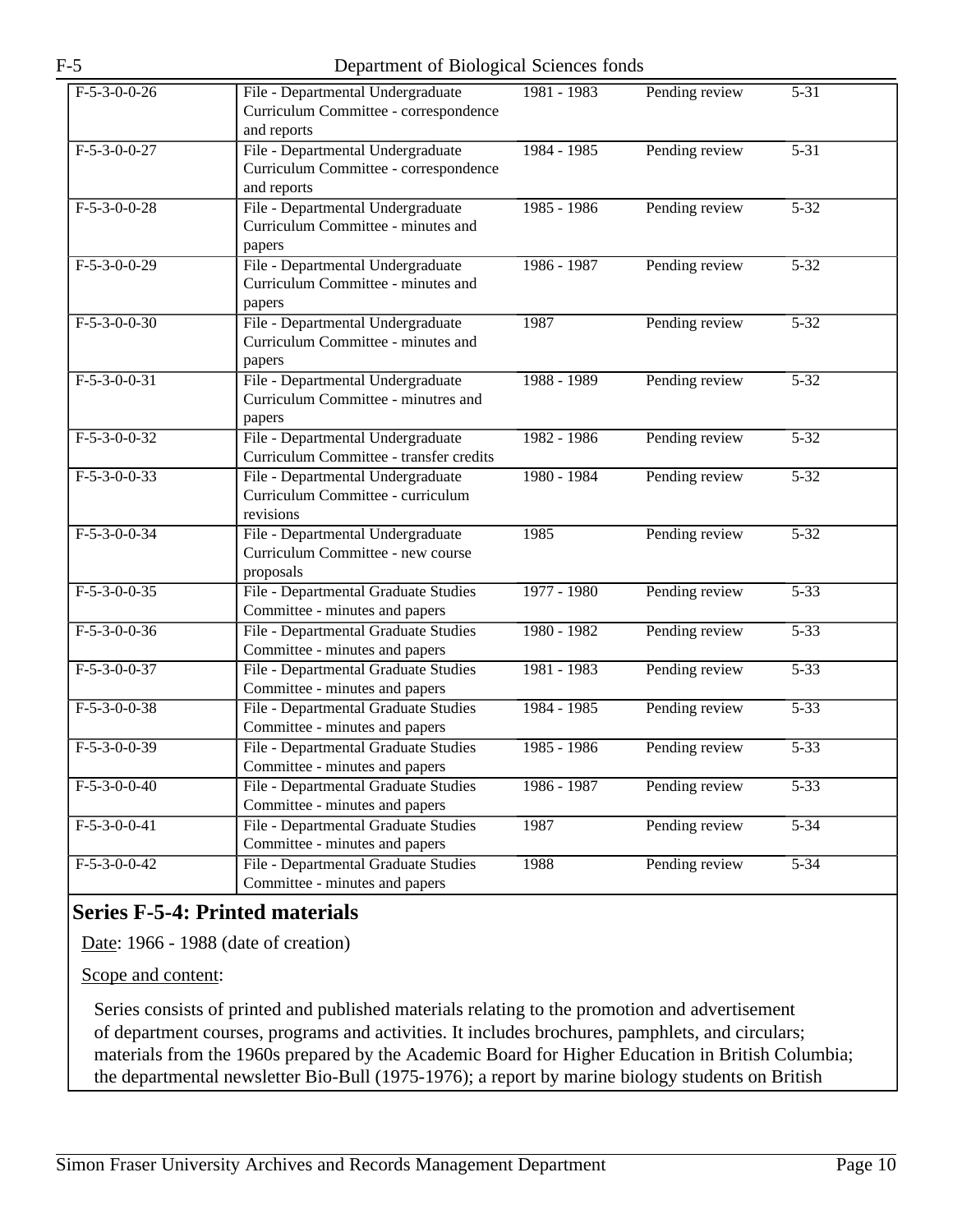Columbia as a maritime province (1975); and a report of the Behavioural Ecology Research Group on its activities for the period 1983-1988.

Physical description: 4 cm of textual records

Access points:

- Academic Board for Higher Education in British Columbia
- Behavioural Ecology Research Group

| File / item list |                                                                     |             |                |           |
|------------------|---------------------------------------------------------------------|-------------|----------------|-----------|
| Ref code         | Title                                                               | Dates       | Access status  | Container |
| $F-5-4-0-0-1$    | File - Departmental brochures and<br>pamphlets                      | 1968 - 1970 | Pending review | $5-9$     |
| $F-5-4-0-0-2$    | File - Departmental newsletter - Bio-Bull                           | 1975 - 1976 | Pending review | $5-9$     |
| $F-5-4-0-0-3$    | File - Behavioural Ecology Research<br>Group - report               | 1983 - 1988 | Pending review | $5-9$     |
| $F-5-4-0-0-4$    | File - British Columbia as a Martime<br>Province                    | 1975        | Pending review | $5-9$     |
| $F-5-4-0-0-5$    | File - The Academic Board for Higher<br>Education in B.C. pamphlets | 1966 - 1969 | Pending review | $5-9$     |

#### <span id="page-10-0"></span>**Series F-5-5: Departmental files**

Date: 1964 - 1985 (date of creation)

#### Scope and content:

Series consists of records relating to the administrative and operational activities and responsibilities of the department. These activities include relations with other departments of the university, other universities, colleges, high schools, governments, organizations, and corporations. Also documented are activities relating to enrollment, undergraduate and graduate student curricula, administrative systems and procedures, departmental policies, transfer credits, bursaries and scholarships, public relations, teaching, facilities and research. The series includes correspondence, copies of Senate minutes detailing appointments, and memoranda. For a partial list of correspondents, see Access Points below; names have been registered as access points if they appear in file titles.

Physical description: 1.64 m of textual records

- Nelson, C. Donald (subject)
- Krotkov, G. (subject)
- Centre for Pest Management
- University Review Committee
- Radiological Safety Committee
- Department of Biological Sciences. Departmental Graduate Studies Committee
- National Research Committee on Marine Science
- British Columbia. Ministry of Labour
- TRIUMF
- Atomic Energy of Canada Limited
- Environment Canada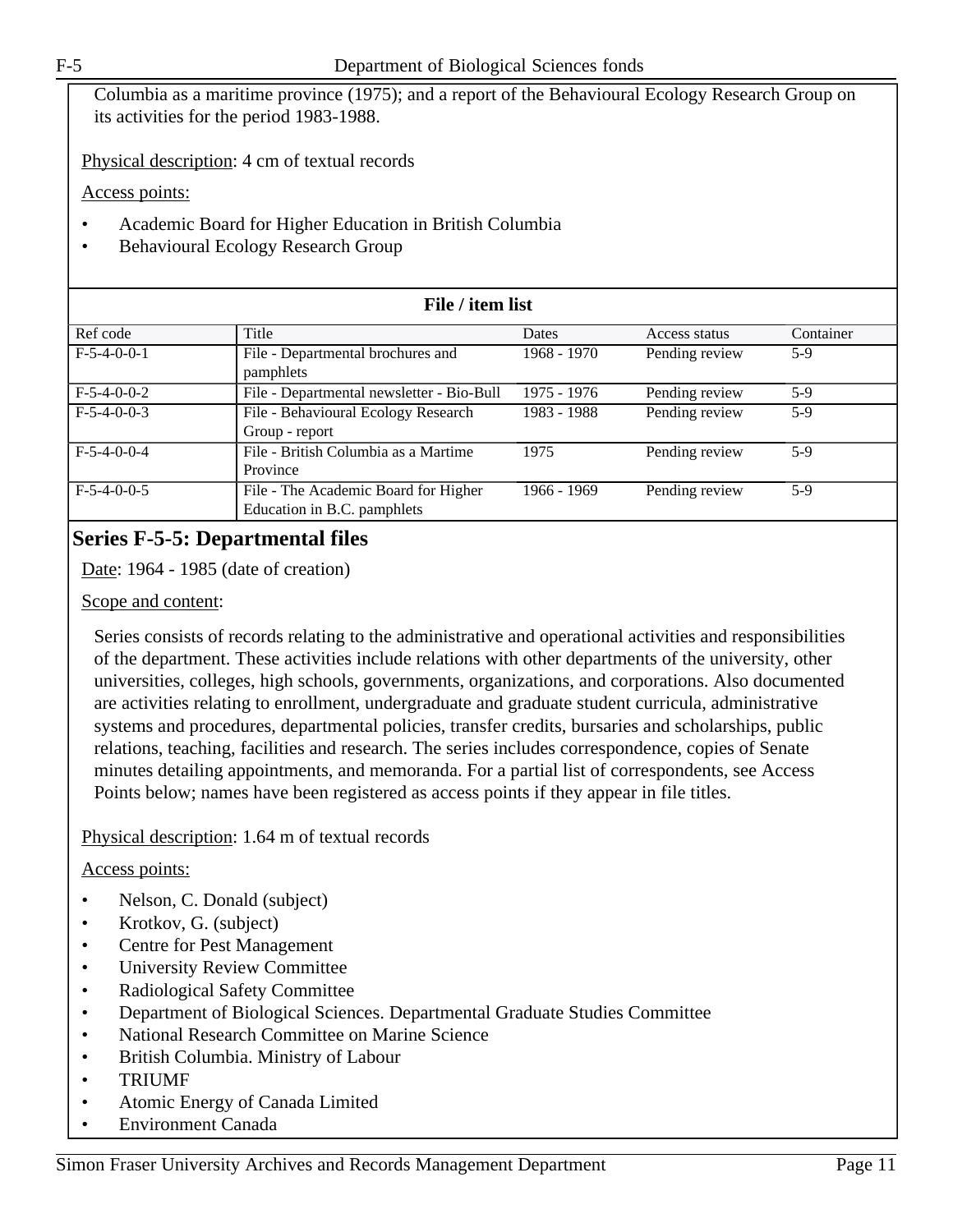- Canadian Science Secretariat
- National Museums of Canada Corporation
- British Columbia Institute of Technology
- University Library

#### Arrangement:

This series is a combination of two original filing systems: Departmental files from 1969-1978 and Office files from 1978-1983. A subject/organization-based numeric classification system was used to manage both sets of files. However, successive Record Centre transfers at different times has degraded the integrity and arrangement of these original file classification schemes. Some of the original block groupings for these records are evident in the series box-file lists, but no consistent attempt was made to reproduce this arrangement. The Departmental files are organized according to subject and administrative unit.

| File / item list |                                           |               |                |                   |
|------------------|-------------------------------------------|---------------|----------------|-------------------|
| Ref code         | Title                                     | Dates         | Access status  | Container         |
| $F-5-5-0-0-1$    | File - C. Donald Nelson                   | $1964 - 1968$ | Pending review | $\overline{5-9}$  |
| $F-5-5-0-0-2$    | File - C.D. Nelson correspondence with    | $1965 - 1966$ | Pending review | $5-9$             |
|                  | G. Krotkov                                |               |                |                   |
| $F-5-5-0-0-3$    | File - Negotiated Development Grant       | 1967 - 1975   | Pending review | $5-9$             |
| $F-5-5-0-0-4$    | File - Phenazine patents                  | $1967 - 1968$ | Pending review | $\overline{5-9}$  |
| $F-5-5-0-0-5$    | File - Policies and procedures            | 1969 - 1978   | Pending review | $5-9$             |
| $F-5-5-0-0-6$    | File - Pestology Centre                   | $1966 - 1978$ | Pending review | $5 - 10$          |
| $F-5-5-0-0-7$    | File - Annual report                      | $1966 - 1975$ | Pending review | $\frac{1}{5-10}$  |
| $F-5-5-0-0-8$    | File - Queries                            | $1968 - 1978$ | Pending review | $5 - 10$          |
| $F-5-5-0-0-9$    | <b>File - University Review Committee</b> | 1969 - 1978   | Pending review | $5 - 10$          |
| $F-5-5-0-0-10$   | File - Radiological Safety Committee      | $1966 - 1973$ | Pending review | $5 - 10$          |
| $F-5-5-0-0-11$   | File - Radiological Safety Committee      | 1974 - 1977   | Pending review | $5-10$            |
| $F-5-5-0-0-12$   | File - Department meetings                | 1967 - 1977   | Pending review | $5 - 10$          |
| $F-5-5-0-0-13$   | File - Electron microscope                | 1968 - 1977   | Pending review | $5 - 11$          |
| $F-5-5-0-0-14$   | File - Departmental Graduate Studies      | $1968 - 1978$ | Pending review | $5 - 11$          |
|                  | Committee                                 |               |                |                   |
| $F-5-5-0-0-15$   | File - Faculty recruiting                 | 1967 - 1974   | Pending review | $5-11$            |
| $F-5-5-0-0-16$   | File - Departmental Undergraduate         | $1968 - 1978$ | Pending review | $\overline{5-11}$ |
|                  | <b>Curriculum Committee</b>               |               |                |                   |
| $F-5-5-0-0-17$   | File - National Research Committee on     | 1968          | Pending review | $5 - 11$          |
|                  | Marine Science                            |               |                |                   |
| $F-5-5-0-0-18$   | File - Greenhouse                         | 1965 - 1977   | Pending review | $5-11$            |
| $F-5-5-0-0-19$   | File - Laboratories                       | $1967 - 1978$ | Pending review | $5 - 11$          |
| $F-5-5-0-0-20$   | File - Gifts                              | 1967 - 1978   | Pending review | $5 - 11$          |
| $F-5-5-0-0-21$   | File - C.D. Nelson Memorial Fund          | $1968 - 1978$ | Pending review | $5-11$            |
| $F-5-5-0-0-22$   | File - Patents and copyrights             | $1965 - 1978$ | Pending review | $5 - 11$          |
| $F-5-5-0-0-23$   | File - Equipment                          | $1968 - 1978$ | Pending review | $5 - 11$          |
| $F-5-5-0-0-24$   | File - Research equipment                 | $1968 - 1978$ | Pending review | $5 - 11$          |
| $F-5-5-0-0-25$   | File - Support staff job descriptions and | $1966 - 1976$ | Pending review | $\sqrt{5-12}$     |
|                  | classifications                           |               |                |                   |
| $F-5-5-0-0-26$   | File - Modified work week                 | 1972 - 1978   | Pending review | $5 - 12$          |
| $F-5-5-0-0-27$   | File - Teaching assistants - general      | 1967 - 1976   | Pending review | $5 - 12$          |
| $F-5-5-0-0-28$   | File - Teaching assistants - policy       | 1975 - 1978   | Pending review | $\overline{5-12}$ |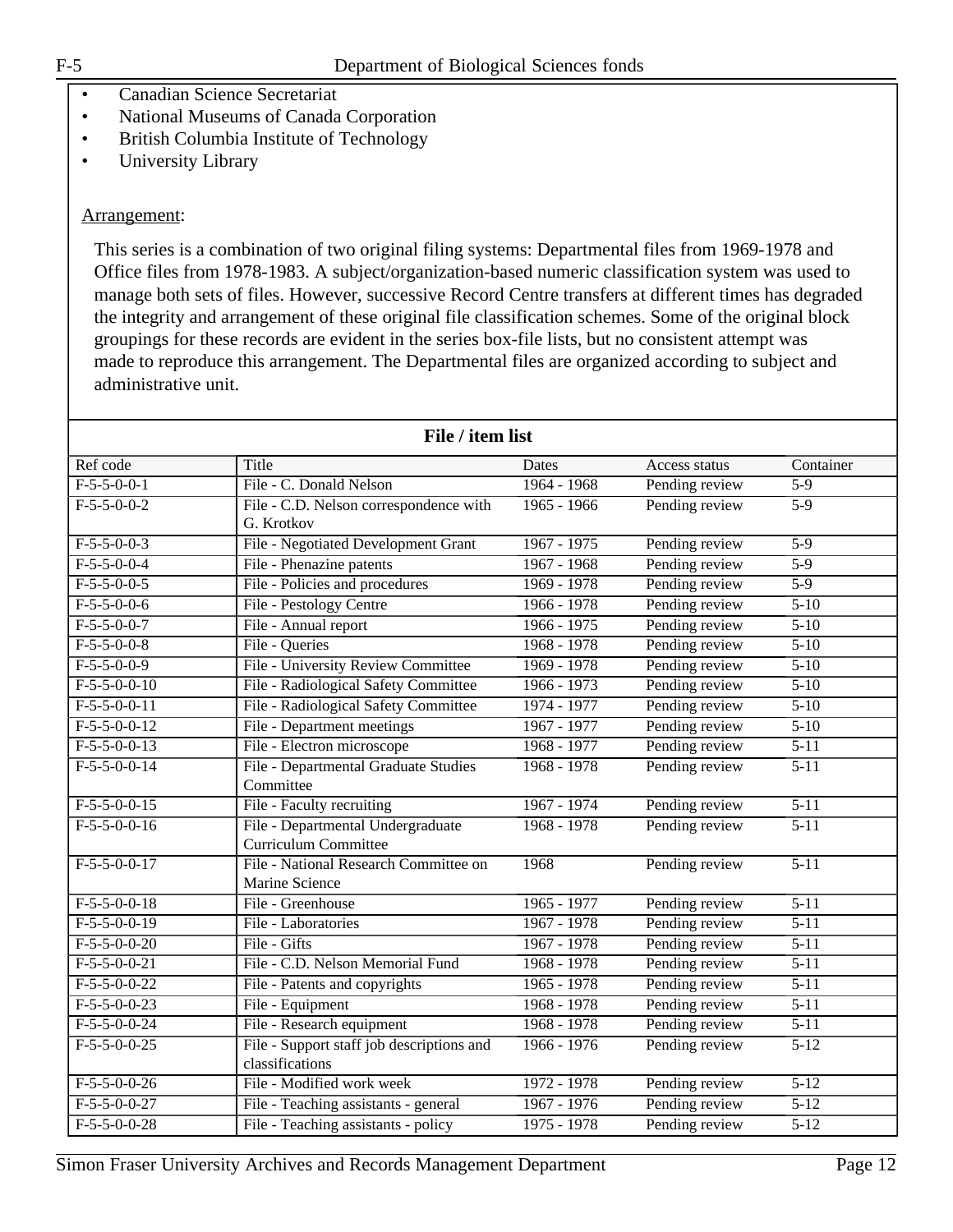| $F-5-5-0-0-29$ | File - Teaching assistants - traineeships            | 1974 - 1978   | Pending review | $5 - 12$          |
|----------------|------------------------------------------------------|---------------|----------------|-------------------|
| $F-5-5-0-0-30$ | File - Ministry of Labour - research                 | 1975 - 1976   | Pending review | $5 - 12$          |
|                | support                                              |               |                |                   |
| $F-5-5-0-0-31$ | File - Research - general                            | $1971 - 1978$ | Open           | $\overline{5-12}$ |
| $F-5-5-0-0-32$ | File - Research - biohazards                         | 1977 - 1978   | Pending review | $5 - 13$          |
| $F-5-5-0-0-33$ | File - Research - marine biology                     | $1968 - 1978$ | Pending review | $5 - 13$          |
| $F-5-5-0-0-34$ | File - Research - microbiology                       | 1968          | Pending review | $5 - 13$          |
| $F-5-5-0-0-35$ | File - Research - pest management                    | 1967 - 1978   | Pending review | $5 - 13$          |
| $F-5-5-0-0-36$ | File - Research - photobiology                       | 1968 - 1970   | Pending review | $5-13$            |
| $F-5-5-0-0-37$ | File - Research - plant biology                      | 1973 - 1974   | Pending review | $\overline{5-13}$ |
| $F-5-5-0-0-38$ | File - Research - pollution                          | 1968 - 1975   | Pending review | $5 - 13$          |
| $F-5-5-0-0-39$ | File - Research - current interests                  | 1976          | Pending review | $5 - 13$          |
| $F-5-5-0-0-40$ | File - Teaching - animal care                        | $1968 - 1978$ | Open           | $5 - 13$          |
| $F-5-5-0-0-41$ | File - Teaching - TV ecology                         |               | Pending review | $5 - 13$          |
| $F-5-5-0-0-42$ | File - Teaching - continuing education               | 1970 - 1974   | Pending review | $5-13$            |
| $F-5-5-0-0-43$ | File - Teaching - continuing education               | $1972 - 1976$ | Pending review | $\overline{5-13}$ |
| $F-5-5-0-0-44$ | File - Teaching - continuing education               | 1976 - 1978   | Pending review | $5 - 13$          |
| $F-5-5-0-0-45$ | File - Teaching - long range planning                | $1966 - 1978$ | Pending review | $5 - 13$          |
| $F-5-5-0-0-46$ | File - Teaching - loads                              | 1967 - 1978   | Pending review | $5 - 14$          |
| $F-5-5-0-0-47$ | File - Teaching - methods                            | 1967 - 1977   | Pending review | $5 - 14$          |
| $F-5-5-0-0-48$ | File - Teaching - tri-semester system                | 1967 - 1977   | Pending review | $5 - 14$          |
| $F-5-5-0-0-49$ | File - High school relations                         | $1967 - 1975$ | Pending review | $5 - 14$          |
| $F-5-5-0-0-50$ | File - Graduate students - general                   | $1971 - 1978$ | Pending review | $5 - 14$          |
| $F-5-5-0-0-51$ | File - Graduate students - admissions                | 1967 - 1976   | Pending review | $5 - 14$          |
| $F-5-5-0-0-52$ | File - Graduate students - general                   | 1973 - 1976   | Pending review | $5 - 14$          |
| $F-5-5-0-0-53$ | File - Graduate students - brochures                 | 1967 - 1978   | Pending review | $5 - 14$          |
| $F-5-5-0-0-54$ | File - Graduate students - course                    | $1967 - 1976$ | Pending review | $5 - 14$          |
|                | offerings                                            |               |                |                   |
| $F-5-5-0-0-55$ | File - Graduate students - curriculum                | $1967 - 1976$ | Pending review | $\overline{5-15}$ |
| $F-5-5-0-0-56$ | File - Graduate students - enrollments               | 1969 - 1977   | Pending review | $5 - 15$          |
| $F-5-5-0-0-57$ | File - Graduate students - M.Sc.                     | 1974          | Pending review | $5 - 15$          |
|                | Education                                            |               |                |                   |
| $F-5-5-0-0-58$ | File - Graduate students - graduate record           | $1967 - 1972$ | Pending review | $5 - 15$          |
|                | exam                                                 |               |                |                   |
| $F-5-5-0-0-59$ | File - Graduate students - MPM program               | 1974 - 1978   | Pending review | $5 - 15$          |
| $F-5-5-0-0-60$ | File - Graduate students - procedures                | 1969 - 1978   | Pending review | $5 - 15$          |
| $F-5-5-0-0-61$ | File - Graduate students - supervisory               | 1967 - 1978   | Pending review | $5 - 15$          |
|                | committees                                           |               |                |                   |
| $F-5-5-0-0-62$ | File - Teaching - undergraduates - marine            | 1972 - 1978   | Pending review | $5 - 15$          |
|                | science                                              |               |                |                   |
| $F-5-5-0-0-63$ | File - Teaching - undergraduates -                   | 1967 - 1978   | Pending review | $5 - 15$          |
|                | queries                                              |               |                |                   |
| $F-5-5-0-0-64$ | File - Teaching - undergraduates -<br>questionnaires | 1972 - 1978   | Pending review | $5 - 15$          |
| $F-5-5-0-0-65$ | File - Associations and memberships -                | 1967          |                | $5 - 15$          |
|                | <b>Burnaby Aquarium of Ecology</b>                   |               | Pending review |                   |
| $F-5-5-0-0-66$ | File - Associations and memberships -                | 1968 - 1977   | Pending review | $5 - 15$          |
|                | <b>TRIUMF</b>                                        |               |                |                   |
| $F-5-5-0-0-67$ | File - Government agencies - Atomic                  | 1967 - 1969   | Pending review | $5 - 15$          |
|                | Energy of Canada Limited                             |               |                |                   |
| $F-5-5-0-0-68$ | File - Government agencies - Canadian                | 1967 - 1976   | Pending review | $5 - 15$          |
|                | Department of the Environment                        |               |                |                   |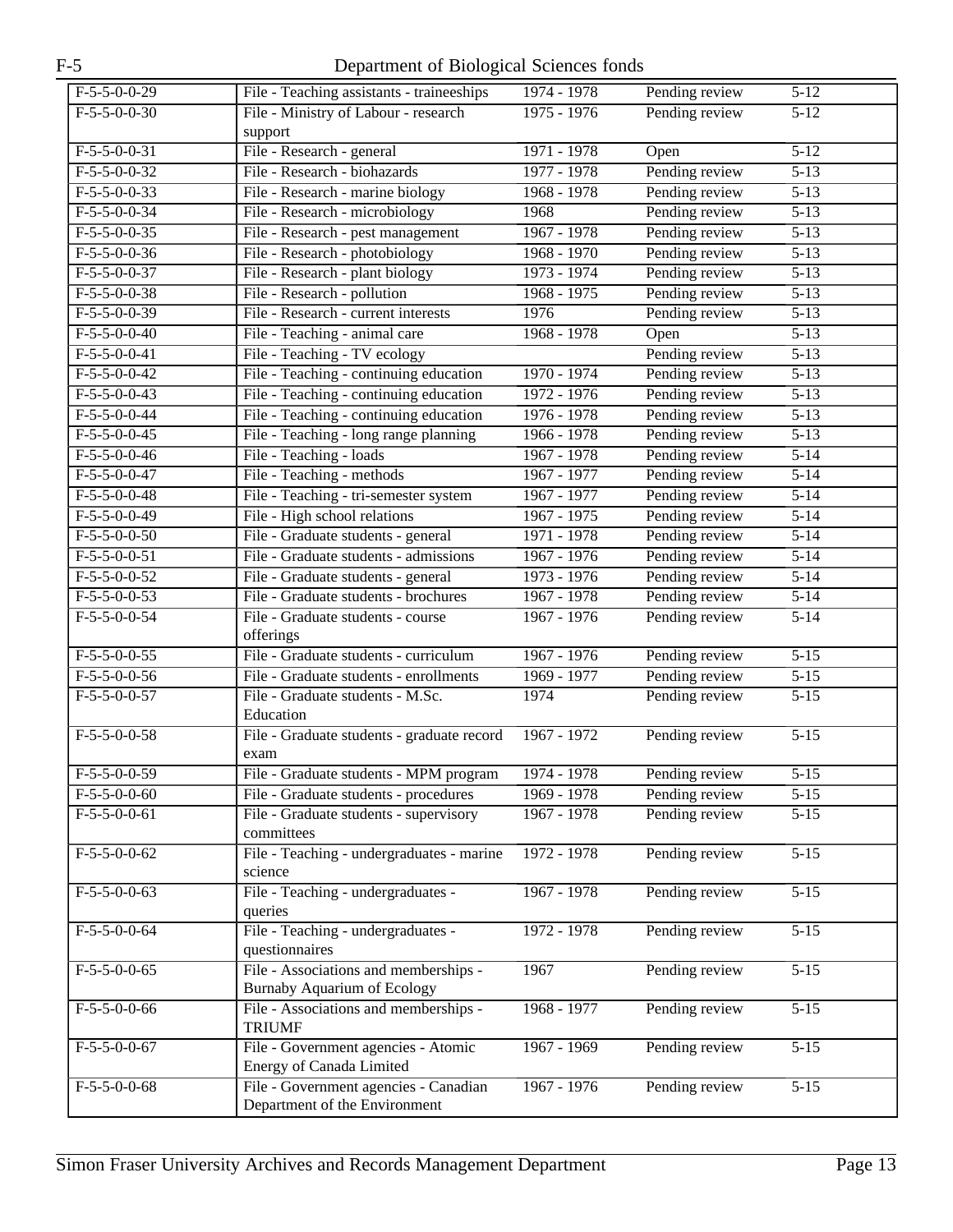| $F-5-5-0-0-69$  | File - Government agencies - National<br>Museum              | $1972 - 1973$ | Pending review | $5 - 15$          |
|-----------------|--------------------------------------------------------------|---------------|----------------|-------------------|
|                 |                                                              |               |                |                   |
| $F-5-5-0-0-70$  | File - Government agencies - Canadian<br>Science Secretariat | $1967 - 1971$ | Pending review | $\overline{5-15}$ |
| $F-5-5-0-0-71$  | File - Marine biology - Bamfield                             | 1975 - 1977   | Pending review | $5 - 16$          |
| $F-5-5-0-0-72$  | File - Interdisciplinary studies -                           | 1967 - 1974   | Pending review | $5 - 16$          |
|                 | biochemistry                                                 |               |                |                   |
| $F-5-5-0-0-73$  | File - Interdisciplinary studies -                           | 1971 - 1978   | Pending review | $5 - 16$          |
|                 | environmental studies                                        |               |                |                   |
| $F-5-5-0-0-74$  | File - Undergraduates - general                              | $1971 - 1978$ | Pending review | $5-16$            |
| $F-5-5-0-0-75$  | File - Undergraduates - course changes                       | $1966 - 1975$ | Pending review | $\overline{5-16}$ |
| $F-5-5-0-0-76$  | File - Undergraduates - course offerings                     | 1966 - 1979   | Pending review | $5 - 16$          |
| $F-5-5-0-0-77$  | File - Undergraduates - transfer credits -                   | 1967 - 1977   | Pending review | $5 - 16$          |
|                 | general                                                      |               |                |                   |
| $F-5-5-0-0-78$  | File - Undergraduates - transfer credits -                   | 1974 - 1976   | Pending review | $5 - 16$          |
|                 | <b>BCIT</b>                                                  |               |                |                   |
| $F-5-5-0-0-79$  | File - Undergraduates - curriculum                           | 1967 - 1971   | Pending review | $5 - 17$          |
| $F-5-5-0-0-80$  | File - Undergraduates - curriculum                           | 1972 - 1975   | Pending review | $5 - 17$          |
| $F-5-5-0-0-81$  | File - Undergraduates - curriculum                           | $1971 - 1978$ | Pending review | $5 - 17$          |
| $F-5-5-0-0-82$  | File - Undergraduates - enrollments                          | 1966 - 1978   | Pending review | $\sqrt{5-17}$     |
| $F-5-5-0-0-83$  | File - Library                                               | 1978 - 1981   | Pending review | $5 - 17$          |
| $F-5-5-0-0-84$  | File - Public relations (Open House)                         | 1979 - 1980   | Pending review | $5 - 17$          |
| $F-5-5-0-0-85$  | File - Bursaries, fellowships, scholarships                  | $1978 - 1982$ | Pending review | $5 - 18$          |
|                 | - general                                                    |               |                |                   |
| $F-5-5-0-0-86$  | File - Word processing systems                               | 1979 - 1980   | Pending review | $5 - 18$          |
| $F-5-5-0-0-87$  | File - Word processing systems                               | $1980 - 1981$ | Pending review | $5 - 18$          |
| $F-5-5-0-0-88$  | File - Continuing studies                                    | 1978 - 1980   | Pending review | $5 - 18$          |
| $F-5-5-0-0-89$  | File - Articulation and transfer credits                     | 1978 - 1980   | Pending review | $5 - 18$          |
| $F-5-5-0-0-90$  | File - High school mentor program                            | 1980 - 1984   | Pending review | $5-19$            |
| $F-5-5-0-0-91$  | File - Course offerings and outlines                         | 1978 - 1981   | Pending review | $5-19$            |
| $F-5-5-0-0-92$  | File - Course offerings                                      | 1980 - 1982   | Pending review | $5-19$            |
| $F-5-5-0-0-93$  | File - Course offerings                                      | 1979 - 1981   | Pending review | $5-19$            |
| $F-5-5-0-0-94$  | File - Course offerings                                      | 1977 - 1980   | Pending review | $5-19$            |
| $F-5-5-0-0-95$  | File - Course offerings - special topic                      | 1977 - 1982   | Pending review | $5-19$            |
|                 | courses                                                      |               |                |                   |
| $F-5-5-0-0-96$  | File - Course offerings - Bamfield                           | 1978 - 1981   | Pending review | $5-19$            |
|                 | Marine Station                                               |               |                |                   |
| $F-5-5-0-0-97$  | File - History of course enrolments                          | 1968          | Pending review | $5 - 24$          |
| $F-5-5-0-0-98$  | File - History of course enrolments                          | 1972 - 1973   | Pending review | $5 - 24$          |
| $F-5-5-0-0-99$  | File - History of course enrolments                          | 1974 - 1975   | Pending review | $5 - 24$          |
| $F-5-5-0-0-100$ | File - History of course enrolments                          | 1976          | Pending review | $5 - 24$          |
| $F-5-5-0-0-101$ | File - History of course enrolments                          | 1977 - 1978   | Pending review | $5 - 24$          |
| $F-5-5-0-0-102$ | File - History of course enrolments                          | 1979          | Pending review | $5 - 25$          |
| $F-5-5-0-0-103$ | File - History of course enrolments                          | 1983          | Pending review | $5 - 25$          |
| $F-5-5-0-0-104$ | File - Patterns of Development in the                        | 1969          | Pending review | $5 - 25$          |
|                 | Faculty of Science                                           |               |                |                   |
| $F-5-5-0-0-105$ | File - MPM - status of program                               | 1978 - 1979   | Pending review | $5 - 25$          |
| $F-5-5-0-0-106$ | File - MPM - visitors                                        | 1978          | Pending review | $5 - 25$          |
| $F-5-5-0-0-107$ | File - MPM - interuniversity                                 | 1978 - 1979   | Pending review | $5 - 25$          |
|                 | correspondence                                               |               |                |                   |
| $F-5-5-0-0-108$ | File - MPM - courses - BISC 847                              | 1977 - 1978   | Pending review | $5 - 25$          |
| $F-5-5-0-0-109$ | File - MPM - Director's correspondence                       | 1977 - 1980   | Pending review | $5 - 25$          |
| $F-5-5-0-0-110$ | File - MPM - Director's correspondence                       | 1980 - 1981   | Pending review | $5 - 25$          |
|                 |                                                              |               |                |                   |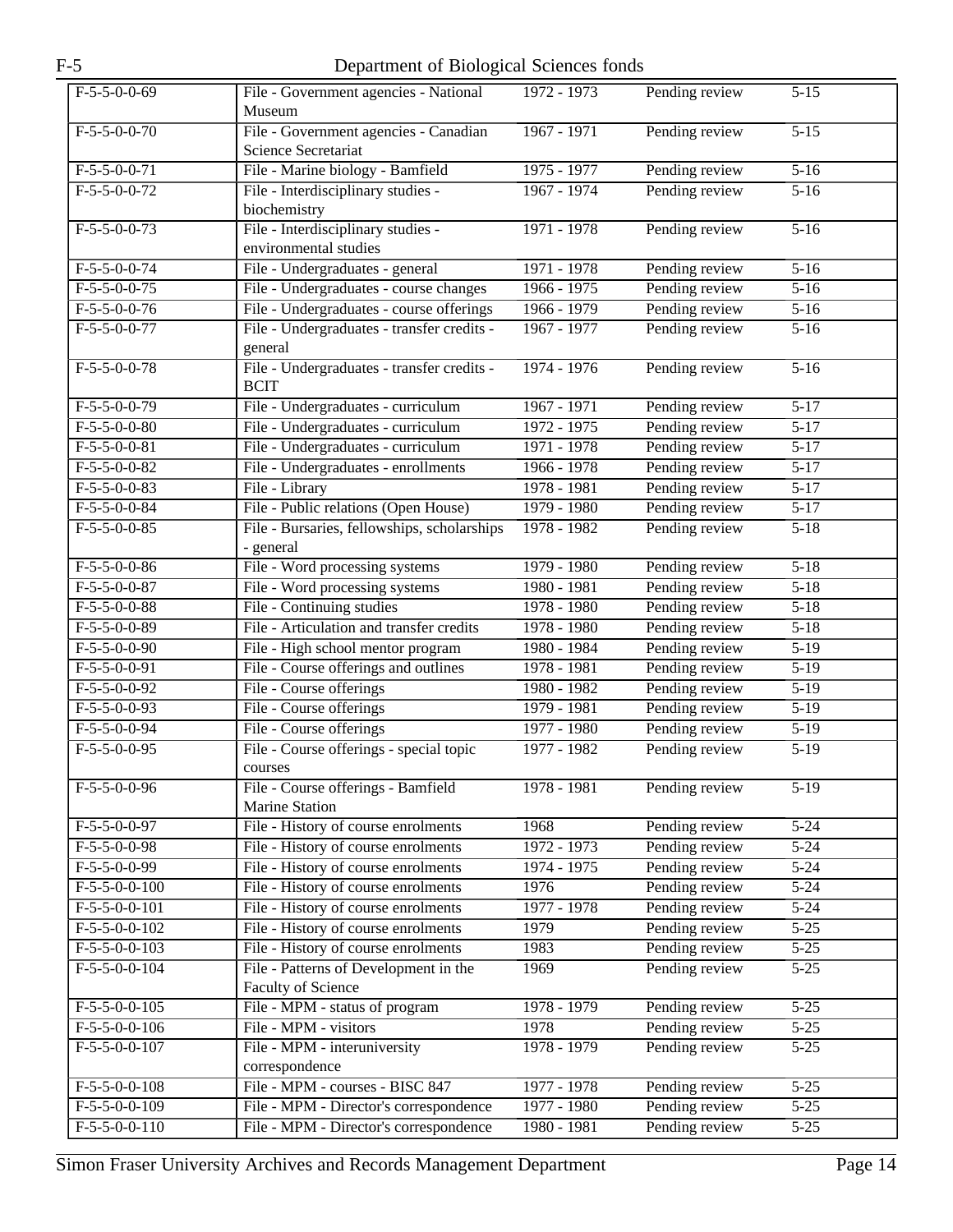| $F-5-5-0-0-111$ | File - Public relations                 | 1981 - 1985 | Pending review | $5 - 26$ |
|-----------------|-----------------------------------------|-------------|----------------|----------|
| $F-5-5-0-0-112$ | File - Arts, Education and              | 1978 - 1985 | Pending review | $5 - 26$ |
|                 | <b>Interdisciplinary Studies</b>        |             |                |          |
| $F-5-5-0-0-113$ | File - Biological Sciences Merit Award  | 1978 - 1985 | Pending review | $5-26$   |
| $F-5-5-0-0-114$ | File - Continuing studies               | 1980 - 1983 | Pending review | $5 - 26$ |
| $F-5-5-0-0-115$ | File - Long range planning              | 1977 - 1982 | Pending review | $5 - 26$ |
| $F-5-5-0-0-116$ | File - Co-op education in Biological    | 1980 - 1985 | Pending review | $5 - 26$ |
|                 | <b>Sciences</b>                         |             |                |          |
| $F-5-5-0-0-117$ | File - Course offering - general        | 1982 - 1985 | Pending review | $5-27$   |
| $F-5-5-0-0-118$ | File - Course offerings - special topic | 1980 - 1985 | Pending review | $5 - 27$ |
|                 | courses                                 |             |                |          |

### <span id="page-14-0"></span>**Series F-5-6: Curriculum and programs**

Date: 1968 - 1978 (date of creation)

Scope and content:

Series consists of records relating to the courses offered by the department, including course content, requirements, expectations and examinations. It includes correspondence, course outlines, sample examination papers, and reports.

Physical description: 57 cm of textual records

| File / item list |                                                               |               |                |           |
|------------------|---------------------------------------------------------------|---------------|----------------|-----------|
| Ref code         | Title                                                         | <b>Dates</b>  | Access status  | Container |
| $F-5-6-0-0-1$    | File - Course outlines and examinations -<br><b>BISC 003</b>  | $1969 - 1975$ | Pending review | $5 - 20$  |
| $F-5-6-0-0-2$    | File - Course outlines and examinations -<br><b>BISC 101</b>  | 1969 - 1972   | Pending review | $5 - 20$  |
| $F-5-6-0-0-3$    | File - Course outlines and examinations -<br><b>BISC 101</b>  | $1973 - 1978$ | Pending review | $5 - 20$  |
| $F-5-6-0-0-4$    | File - Course outlines and examinations -<br><b>BISC 102</b>  | $1968 - 1971$ | Pending review | $5 - 20$  |
| $F-5-6-0-0-5$    | File - Course outlines and examinations -<br><b>BISC 102</b>  | 1972 - 1974   | Pending review | $5 - 20$  |
| $F-5-6-0-0-6$    | File - Course outlines and examinations -<br><b>BISC 102</b>  | $1975 - 1978$ | Pending review | $5 - 21$  |
| $F-5-6-0-0-7$    | File - Course outlines and examinations -<br>BISC 105 and 201 | 1968 - 1978   | Pending review | $5 - 21$  |
| $F-5-6-0-0-8$    | File - Course outlines and examinations -<br><b>BISC 202</b>  | 1969 - 1978   | Pending review | $5 - 21$  |
| $F-5-6-0-0-9$    | File - Course outlines and examinations -<br><b>BISC 203</b>  | $1968 - 1978$ | Pending review | $5 - 21$  |
| $F-5-6-0-0-10$   | File - Course outlines and examinations -<br><b>BISC 204</b>  | $1968 - 1978$ | Pending review | $5 - 21$  |
| $F-5-6-0-0-11$   | File - Course outlines and examinations -<br><b>BISC 300</b>  | 1969 - 1975   | Pending review | $5 - 21$  |
| $F-5-6-0-0-12$   | File - Course outlines and examinations -<br><b>BISC 301</b>  | $1969 - 1978$ | Pending review | $5 - 22$  |
| $F-5-6-0-0-13$   | File - Course outlines and examinations -<br><b>BISC 302</b>  | $1969 - 1977$ | Pending review | $5 - 22$  |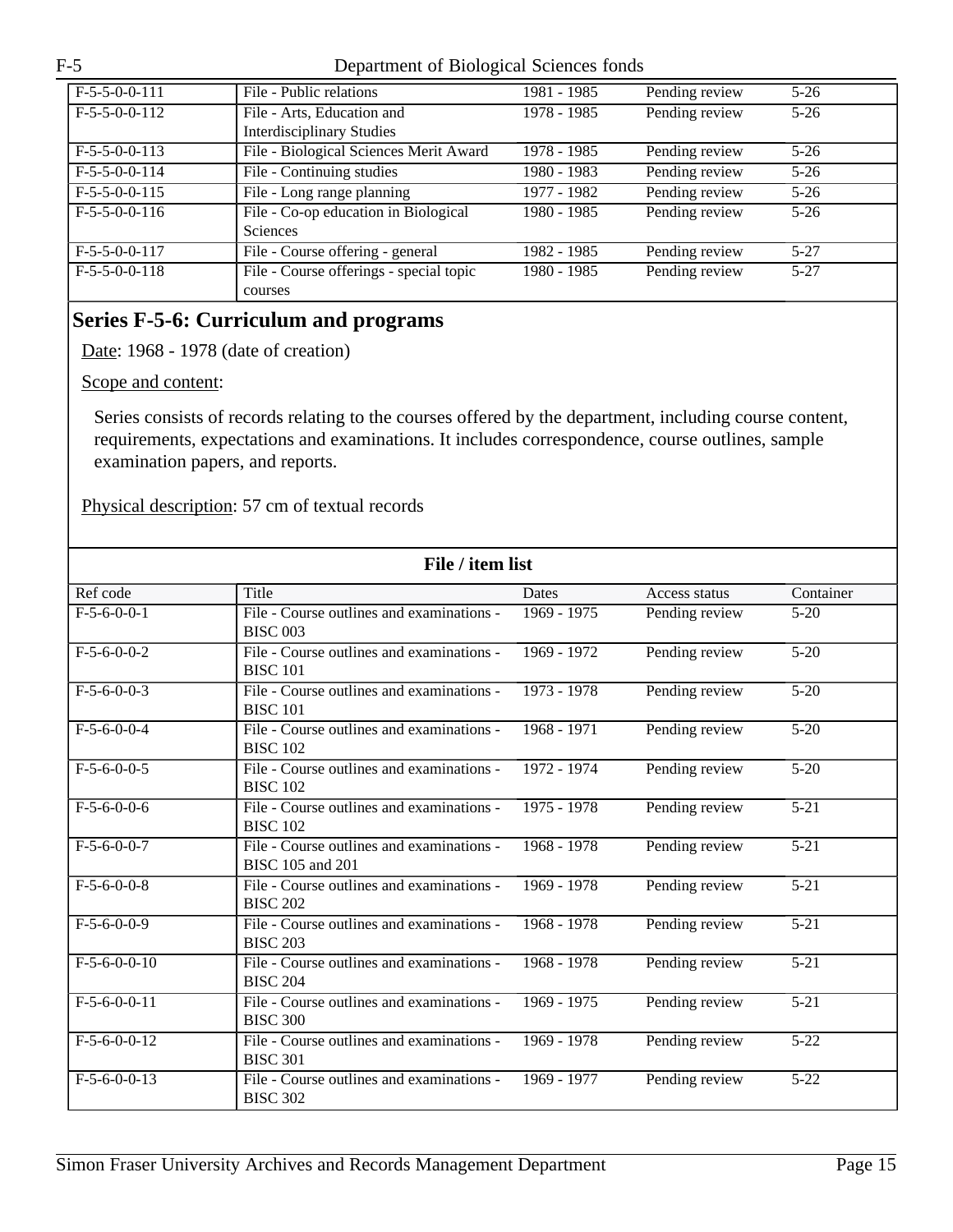| $F-5-6-0-0-14$ | File - Course outlines and examinations - 1969 - 1978<br>BISC 303 and 304                                      |               | Pending review | $5 - 22$          |
|----------------|----------------------------------------------------------------------------------------------------------------|---------------|----------------|-------------------|
| $F-5-6-0-0-15$ | File - Course outlines and examinations -<br><b>BISC 305</b>                                                   | $1969 - 1978$ | Pending review | $5 - 22$          |
| $F-5-6-0-0-16$ | File - Course outlines and examinations -<br><b>BISC 306</b>                                                   | $1968 - 1978$ | Pending review | $5 - 22$          |
| $F-5-6-0-0-17$ | File - Course outlines and examinations -<br>BISC 310 and 315                                                  | $1968 - 1977$ | Pending review | $5 - 22$          |
| $F-5-6-0-0-18$ | File - Course outlines and examinations -<br><b>BISC 316</b>                                                   | 1969 - 1978   | Pending review | $5 - 22$          |
| $F-5-6-0-0-19$ | File - Course outlines and examinations -<br><b>BISC 317</b>                                                   | 1969 - 1977   | Pending review | $\overline{5-23}$ |
| $F-5-6-0-0-20$ | File - Course outlines and examinations -<br><b>BISC 326</b>                                                   | $1968 - 1978$ | Pending review | $\overline{5-23}$ |
| $F-5-6-0-0-21$ | File - Course outlines and examinations -<br>BISC 336 and 337                                                  | 1969 - 1978   | Pending review | $5 - 23$          |
| $F-5-6-0-0-22$ | File - Course outlines and examinations -<br>BISC 346 and 347                                                  | 1970 - 1978   | Pending review | $\overline{5-23}$ |
| $F-5-6-0-0-23$ | File - Course outlines and examinations -<br>BISC 400 and 401                                                  | 1968 - 1978   | Pending review | $5 - 23$          |
| $F-5-6-0-0-24$ | File - Course outlines and examinations -<br>BISC 404 and 405                                                  | $1968 - 1978$ | Pending review | $5 - 23$          |
| $F-5-6-0-0-25$ | File - Course outlines and examinations -<br><b>BISC 407-410</b>                                               | 1969 - 1978   | Pending review | $5 - 24$          |
| $F-5-6-0-0-26$ | File - Course outlines and examinations -<br>BISC 417, 418 and 424                                             | 1969 - 1978   | Pending review | $5 - 24$          |
| $F-5-6-0-0-27$ | File - Course outlines and examinations -<br><b>BISC 428</b>                                                   | $1969 - 1978$ | Pending review | $5 - 24$          |
| $F-5-6-0-0-28$ | File - Course outlines and examinations -<br>BISC 430, 432, 435, 438, 447, 448, 455<br>and 481                 | 1969 - 1978   | Pending review | $5 - 24$          |
| $F-5-6-0-0-29$ | File - Course outlines and examinations -<br>BISC 601-605                                                      | 1974          | Pending review | $5 - 24$          |
| $F-5-6-0-0-30$ | File - Course outlines and examinations -<br>BISC 808, 810, 816, 821, 834, 840-842,<br>844, 845, 847, 848, 859 | 1969 - 1978   | Pending review | $5 - 24$          |

#### <span id="page-15-0"></span>**Series F-5-7: Centre for Pest Management files**

Date: 1962 - 1979 (date of creation)

#### Scope and content:

The chief function of the Centre for Pest Management was the administration and promotion of pest management research and the provision of instruction. In meeting this responsibility, its Director worked to forge links with other universities, research institutes and professional associations, as well as to attract eminent pest management experts, entomologists and plant pathologists to give guest lectures or conduct research. It also provided a place of instruction for students in all degree programs. Series consists of records relating to the administrative and operational activities and responsibilities of the Centre. It includes meeting agenda and minutes, correspondence, course and program proposals and outlines, directives, proposals, published materials, reports, and working papers.

Physical description: 1 m of textual records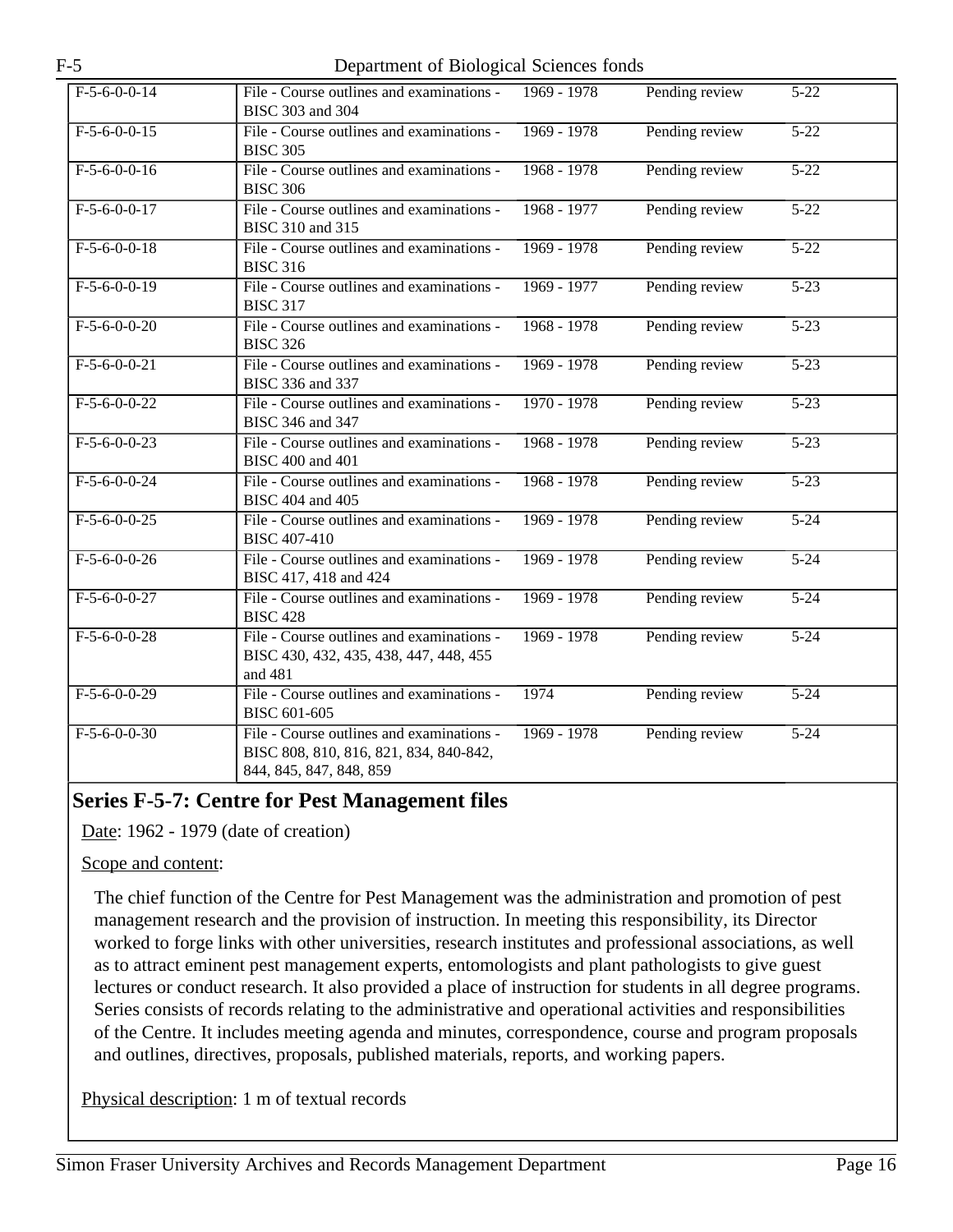| File / item list                                                                                                                                                                                                                                                                                                                     |                                                                             |               |                |           |
|--------------------------------------------------------------------------------------------------------------------------------------------------------------------------------------------------------------------------------------------------------------------------------------------------------------------------------------|-----------------------------------------------------------------------------|---------------|----------------|-----------|
| Ref code                                                                                                                                                                                                                                                                                                                             | Title                                                                       | Dates         | Access status  | Container |
|                                                                                                                                                                                                                                                                                                                                      | Sub-series F-5-7-1: Director's correspondence and reports                   |               |                |           |
| Date: 1962 - 1973 (date of creation)                                                                                                                                                                                                                                                                                                 |                                                                             |               |                |           |
|                                                                                                                                                                                                                                                                                                                                      | Physical description: 3 cm of textual records                               |               |                |           |
|                                                                                                                                                                                                                                                                                                                                      |                                                                             |               |                |           |
|                                                                                                                                                                                                                                                                                                                                      | File / item list                                                            |               |                |           |
| Ref code                                                                                                                                                                                                                                                                                                                             | Title                                                                       | Dates         | Access status  | Container |
| $F-5-7-1-0-1$                                                                                                                                                                                                                                                                                                                        | File - The Belleville-Simon Fraser Affair                                   | 1962 - 1967   | Pending review | $5 - 35$  |
| $F-5-7-1-0-2$                                                                                                                                                                                                                                                                                                                        | File - Pestology Centre                                                     | 1969 - 1973   | Pending review | $5 - 35$  |
|                                                                                                                                                                                                                                                                                                                                      | <b>Sub-series F-5-7-2: Printed materials</b>                                |               |                |           |
| Date: 1968 - 1974 (date of creation)                                                                                                                                                                                                                                                                                                 |                                                                             |               |                |           |
|                                                                                                                                                                                                                                                                                                                                      | Physical description: 1 cm of textual records                               |               |                |           |
|                                                                                                                                                                                                                                                                                                                                      |                                                                             |               |                |           |
|                                                                                                                                                                                                                                                                                                                                      | File / item list                                                            |               |                |           |
| Ref code                                                                                                                                                                                                                                                                                                                             | Title                                                                       | Dates         | Access status  | Container |
| $F-5-7-2-0-1$                                                                                                                                                                                                                                                                                                                        | File - Pestology Centre brochures and<br>pamphlets                          | $1968 - 1974$ | Pending review | $5 - 35$  |
|                                                                                                                                                                                                                                                                                                                                      | Physical description: 8 cm of textual records                               |               |                |           |
|                                                                                                                                                                                                                                                                                                                                      | File / item list                                                            |               |                |           |
| Ref code                                                                                                                                                                                                                                                                                                                             | Title                                                                       | Dates         | Access status  | Container |
| $F-5-7-3-0-1$                                                                                                                                                                                                                                                                                                                        | File - Proposed course and program<br>changes                               | 1971          | Pending review | $5 - 35$  |
| $F-5-7-3-0-2$                                                                                                                                                                                                                                                                                                                        | File - Proposal for a new Master's degree<br>and program in Pest Management | 1972          | Pending review | $5 - 35$  |
| $F-5-7-3-0-3$                                                                                                                                                                                                                                                                                                                        | File - Course outlines (600 level)                                          | 1974          | Pending review | $5 - 35$  |
| $F-5-7-3-0-4$                                                                                                                                                                                                                                                                                                                        | File - Course outlines (600 level)                                          | 1975          | Pending review | $5 - 35$  |
| $F-5-7-3-0-5$                                                                                                                                                                                                                                                                                                                        | File - Course outlines (600 level)                                          | 1976          | Pending review | $5 - 35$  |
| $F-5-7-3-0-6$                                                                                                                                                                                                                                                                                                                        | File - Course outlines (600 level)                                          | 1976          | Pending review | $5 - 35$  |
| <b>Sub-series F-5-7-4: Office files</b><br>Date: 1964 - 1979 (date of creation)<br>Physical description: 87 cm of textual records<br><u>Access points:</u><br>International Advisory Committee for Biological Control<br>٠<br>Commonwealth Scientific and Industrial Research Organization<br>$\bullet$<br>Science Council of Canada |                                                                             |               |                |           |
| International Development Pesearch Centre                                                                                                                                                                                                                                                                                            |                                                                             |               |                |           |

• International Development Research Centre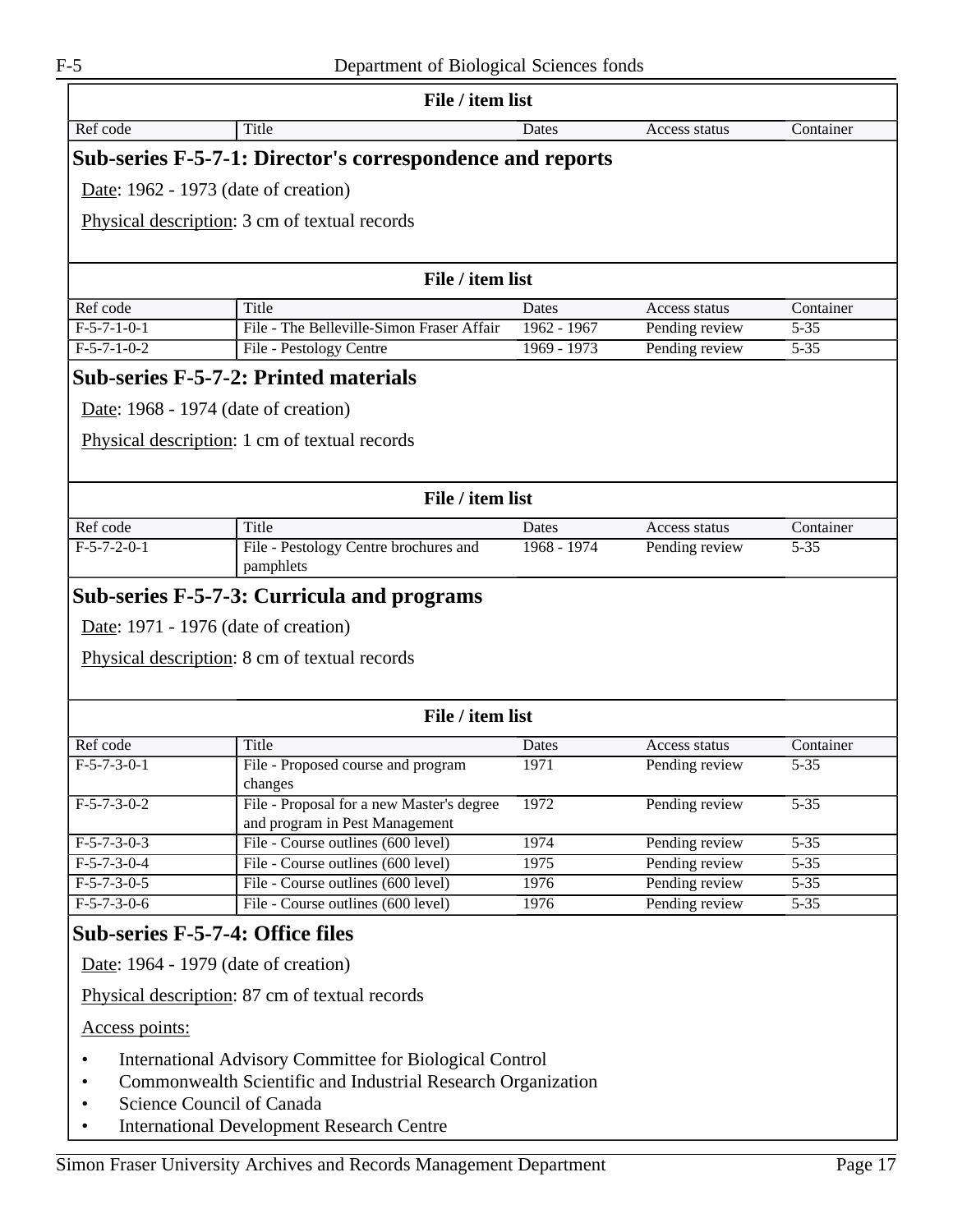- - Canada. Agriculture Canada
	- Canadian International Development Agency
	- International Crops Research Institute for Semi-Arid Tropics
	- Environment Canada
	- British Columbia. Department of Agriculture
	- United States. Department of Agriculture
	- National Research Council
	- Defence Research Board
	- Oregon State University
	- University of British Columbia
	- Memorial University of Newfoundland
	- University of California
	- Department of Biological Sciences
	- University Library
	- Commonwealth Institute of Biological Control
	- University of the West Indies

| File / item list |                                                                                  |               |                |                   |
|------------------|----------------------------------------------------------------------------------|---------------|----------------|-------------------|
| Ref code         | Title                                                                            | <b>Dates</b>  | Access status  | Container         |
| $F-5-7-4-0-1$    | File - Filing index for Pestology Centre<br>$(1967-1971$ inclusive)              | 1971          | Pending review | $5 - 36$          |
| $F-5-7-4-0-2$    | File - International Biological Program<br>correspondence                        | 1966          | Pending review | $5 - 36$          |
| $F-5-7-4-0-3$    | File - International Biological Program<br>correspondence                        | 1967          | Pending review | $5 - 36$          |
| $F-5-7-4-0-4$    | File - International Biological Program<br>correspondence                        | $1968 - 1970$ | Pending review | $\overline{5-36}$ |
| $F-5-7-4-0-5$    | File - International Biological Program<br>correspondence and reports            | 1964          | Pending review | $5 - 36$          |
| $F-5-7-4-0-6$    | File - International Biological Program<br>correspondence and reports            | 1966          | Pending review | $5 - 36$          |
| $F-5-7-4-0-7$    | File - International Biological Program<br>correspondence and reports            | $1967 - 1970$ | Pending review | $5 - 37$          |
| $F-5-7-4-0-8$    | File - International Biological Program -<br>Pacific Science Congress            | $1970 - 1971$ | Pending review | $5 - 37$          |
| $F-5-7-4-0-9$    | File - International Advisory Committee<br>for Biological Control correspondence | 1966          | Pending review | $\overline{5-37}$ |
| $F-5-7-4-0-10$   | File - International Advisory Committee<br>for Biological Control correspondence | 1967          | Pending review | $5 - 37$          |
| $F-5-7-4-0-11$   | File - International Advisory Committee<br>for Biological Control correspondence | $1968 - 1970$ | Pending review | $5 - 37$          |
| $F-5-7-4-0-12$   | File - International Advisory Committee<br>for Biological Control correspondence | $1965 - 1967$ | Pending review | $\overline{5-37}$ |
| $F-5-7-4-0-13$   | File - Symposium on Systematic<br>Entomology                                     | 1969          | Pending review | $5 - 37$          |
| $F-5-7-4-0-14$   | File - International Organization for<br><b>Biological Control</b>               | $1968 - 1970$ | Pending review | $5 - 37$          |
| $F-5-7-4-0-15$   | File - Commonwealth Scientific and<br><b>Industrial Research Organization</b>    | $1968 - 1971$ | Pending review | $\overline{5-37}$ |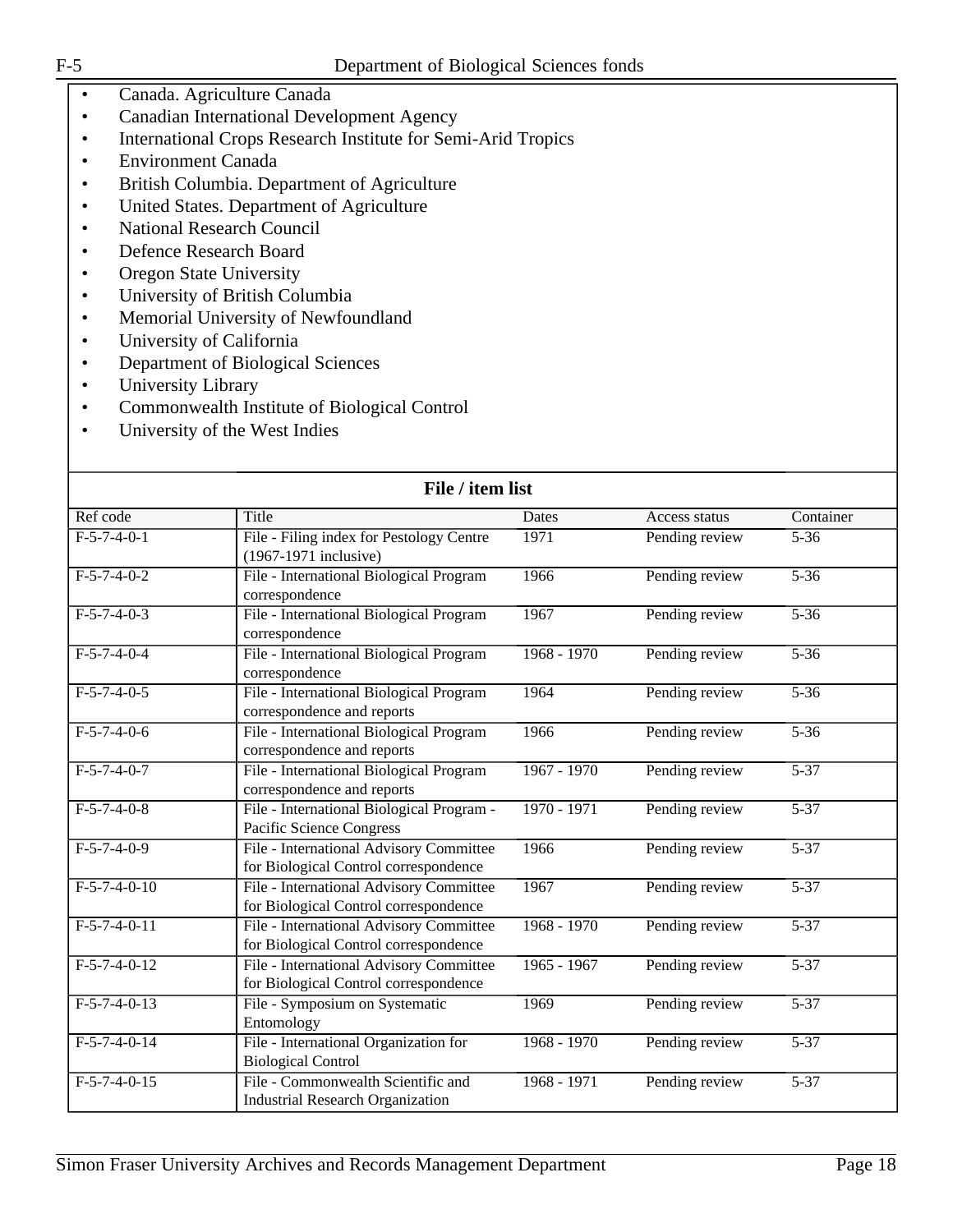| $F-5-7-4-0-16$ | File - Science Council of Canada -                                        | $1968 - 1971$ | Pending review | $5 - 37$          |
|----------------|---------------------------------------------------------------------------|---------------|----------------|-------------------|
|                | correspondence                                                            |               |                |                   |
| $F-5-7-4-0-17$ | File - National Research Council -<br>correspondence                      | 1967 - 1971   | Pending review | $5 - 38$          |
| $F-5-7-4-0-18$ | File - National Research Council -<br><b>Negotiated Development Grant</b> | $1967 - 1971$ | Pending review | $5 - 38$          |
| $F-5-7-4-0-19$ | File - National Research Council - grants                                 | $1967 - 1969$ | Pending review | $5 - 38$          |
| $F-5-7-4-0-20$ | File - Visitors                                                           | 1967 - 1971   | Pending review | $5 - 38$          |
| $F-5-7-4-0-21$ | File - Pestology faculty correspondence                                   | $1967 - 1971$ | Pending review | $5 - 38$          |
| $F-5-7-4-0-22$ | File - Proposed programs (DPM and                                         | 1971          | Pending review | $5 - 38$          |
|                | MPM)                                                                      |               |                |                   |
| $F-5-7-4-0-23$ | File - Bird hazard research                                               | 1971          | Pending review | $5 - 38$          |
| $F-5-7-4-0-24$ | File - Biology staff meetings                                             | $1967 - 1968$ | Pending review | $5 - 38$          |
| $F-5-7-4-0-25$ | File - Biology staff meetings                                             | $1967 - 1968$ | Pending review | $5 - 39$          |
| $F-5-7-4-0-26$ | File - Crown Zellerbach                                                   | 1976 - 1977   | Pending review | $5 - 39$          |
| $F-5-7-4-0-27$ | File - International Biological Program                                   | 1972 - 1975   | Pending review | $\overline{5-39}$ |
|                | correspondence                                                            |               |                |                   |
| $F-5-7-4-0-28$ | File - Commonwealth Institute of                                          | 1972 - 1977   | Pending review | $\overline{5-39}$ |
|                | <b>Biological Control</b>                                                 |               |                |                   |
| $F-5-7-4-0-29$ | File - Commonwealth Scientific and                                        | 1972 - 1977   | Pending review | $5 - 39$          |
|                | <b>Industrial Research Organization</b>                                   |               |                |                   |
| $F-5-7-4-0-30$ | File - Science Council of Canada                                          | 1972 - 1974   | Pending review | $5 - 39$          |
|                |                                                                           |               |                |                   |
| $F-5-7-4-0-31$ | File - International Development                                          | 1973 - 1975   | Pending review | $\overline{5-39}$ |
|                | Research Centre - Tsetse Control                                          |               |                |                   |
|                | Meeting                                                                   |               |                |                   |
| $F-5-7-4-0-32$ | File - Government of Canada                                               | 1972 - 1975   | Pending review | $5 - 39$          |
| $F-5-7-4-0-33$ | File - Agriculture Canada - Ontario                                       | 1974 - 1978   | Pending review | $\overline{5-39}$ |
| $F-5-7-4-0-34$ | File - Agriculture Canada - British                                       | 1972 - 1978   | Pending review | $5 - 39$          |
|                | Columbia                                                                  |               |                |                   |
| $F-5-7-4-0-35$ | File - Agriculture Canada - Ontario                                       | 1972 - 1974   | Pending review | $5 - 39$          |
| $F-5-7-4-0-36$ | File - Canadian International                                             | 1971 - 1978   | Pending review | $5 - 39$          |
|                | Development Agency                                                        |               |                |                   |
| $F-5-7-4-0-37$ | File - International Development                                          | 1972 - 1977   | Pending review | $5 - 39$          |
|                | <b>Research Centre</b>                                                    |               |                |                   |
| $F-5-7-4-0-38$ | File - International Crops Research                                       | $1973 - 1975$ | Pending review | $5 - 39$          |
|                | Institute for Semi-Arid Tropics                                           |               |                |                   |
| $F-5-7-4-0-39$ | File - Environment Canada - general                                       | 1972 - 1974   | Pending review | $5 - 39$          |
| $F-5-7-4-0-40$ | File - Environment Canada - Ontario                                       | $1972 - 1976$ | Pending review | $5 - 39$          |
| $F-5-7-4-0-41$ |                                                                           | 1972 - 1977   | Pending review | $5 - 39$          |
|                | File - B.C. Department of Agriculture -                                   |               |                |                   |
|                | general                                                                   |               |                |                   |
| $F-5-7-4-0-42$ | File - B.C. Department of Agriculture -                                   | $1973 - 1975$ | Pending review | $5 - 39$          |
|                | Royal Commission of Inquiry into the                                      |               |                |                   |
|                | Use of Pesticides and Herbicides                                          |               |                |                   |
| $F-5-7-4-0-43$ | File - U.S. Department of Agriculture -                                   | $1972 - 1976$ | Pending review | $5 - 40$          |
|                | general                                                                   |               |                |                   |
| $F-5-7-4-0-44$ | File - National Research Council -                                        | $1972 - 1976$ | Pending review | $\overline{5-40}$ |
|                | correspondence                                                            |               |                |                   |
| $F-5-7-4-0-45$ | File - Defence Research Board - general                                   | 1974          | Open           | $5-40$            |
| $F-5-7-4-0-46$ | File - Universities - general                                             | 1972 - 1976   | Pending review | $5-40$            |
| $F-5-7-4-0-47$ | File - Oregon State University - general                                  | 1973 - 1975   | Pending review | $5-40$            |
| $F-5-7-4-0-48$ | File - University of British Columbia                                     | 1971 - 1974   | Pending review | $5-40$            |
| $F-5-7-4-0-49$ | File - Memorial University of                                             | 1972 - 1977   | Pending review | $5-40$            |
|                | Newfoundland                                                              |               |                |                   |
| $F-5-7-4-0-50$ | File - University of California                                           | 1973          | Pending review | $5-40$            |
|                |                                                                           |               |                |                   |

Simon Fraser University Archives and Records Management Department Page 19